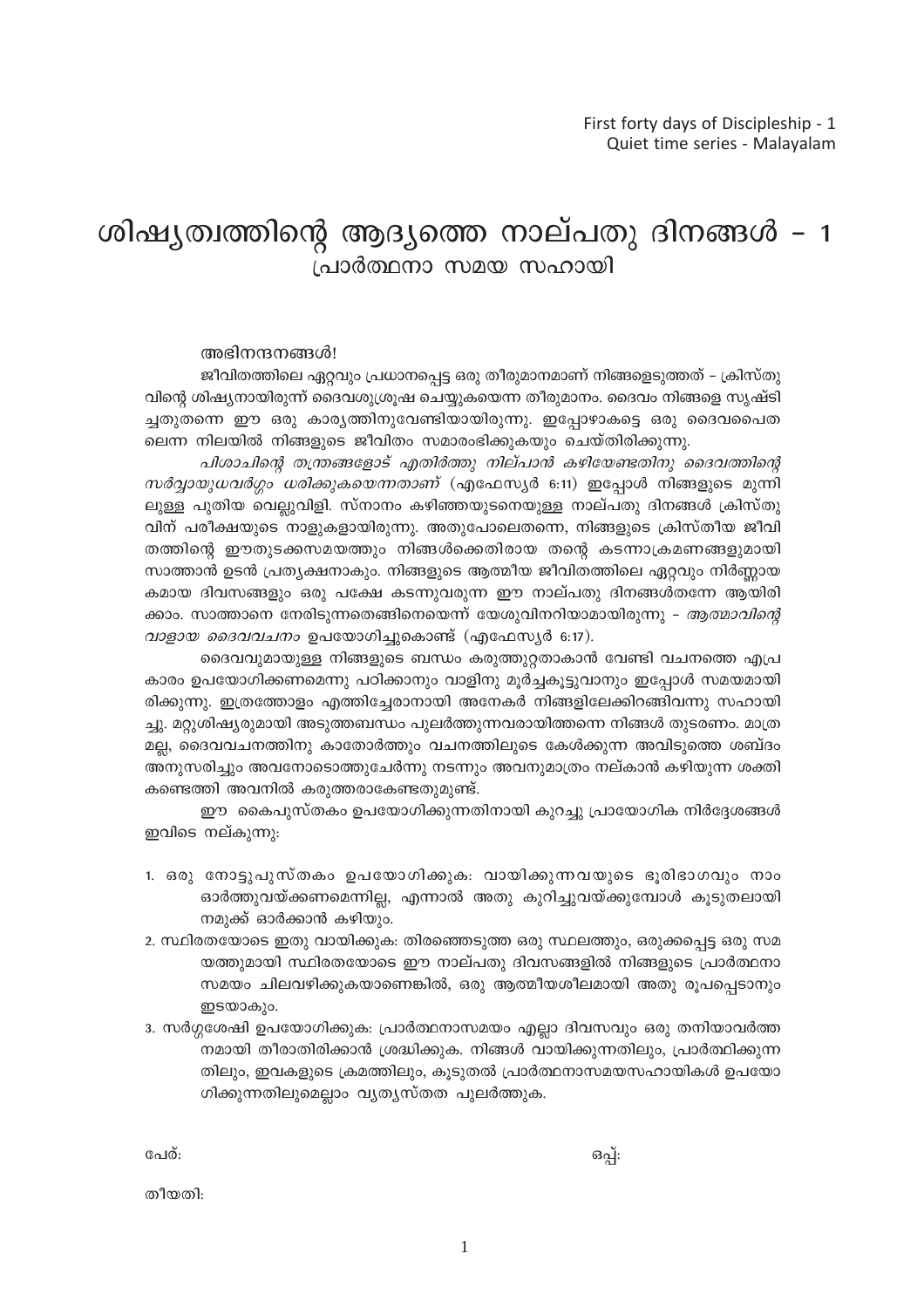ഒന്നാം ദിവസം:

പൂർണ്ണമായും രക്ഷിക്കപ്പെട്ടു

– ക്രിസ്തുവിൽ സ്നാനപ്പെട്ടതിലൂടെ ദൈവം നിങ്ങൾക്കായി ചെയ്തത് എത്ര ആശ്ചര്യകരമായ കാര്യങ്ങ ളാണ്!

കൊലോസ്യർ 1:21-23

1. സ്നാനദിവസത്തിനുമുമ്പ് ദൈവവുമായി നിങ്ങൾക്കുണ്ടായിരുന്ന ബന്ധം എപ്രകാരമുള്ളതായിരുന്നു?

2. ദൈവത്തിന്റെ ശത്രുവായിത്തീരുന്നതരത്തിൽ നിങ്ങൾ ചെയ്തുകൂട്ടിയ കാര്യങ്ങൾ എന്തൊക്കെയായി രുന്നു?

3. വിശുദ്ധരും നിഷ്കളങ്കരും അനിന്ദ്യരുമാവുക എന്നതിന്റെ അർത്ഥമെന്താണ്?

4. രക്ഷിക്കപ്പെട്ട അവസ്ഥയിൽ തന്നെ തുടരുന്നതിനായി നാം ആയിരിക്കേണ്ട അവസ്ഥ/വ്യവസ്ഥ ഏതാണ്? (വാക്യം 23 നോക്കുക)

1 യോഹന്നാൻ 3:1-4

1. ഒരു ദൈവപൈതൽ എന്ന നിലയിൽ നമുക്കുണ്ടായിരിക്കേണ്ട മനോഭാവം എന്താണ്?

2. നിങ്ങളെത്തന്നെ എപ്രകാരം ശുദ്ധീകരിക്കാം?

എബ്രായർ 9:24-28/എബ്രായർ 10:19-23 1. യേശുവിന്റെ ജീവാർപ്പണം നിങ്ങൾക്കു നേട്ടമായത് എങ്ങനെ?

2. നിർമ്മലമായ ഒരു ഹൃദയത്തോടെ ദൈവത്തോടടുക്കാൻ നിങ്ങൾക്ക് എപ്രകാരം കഴിയും?

സങ്കീർത്തനം 103:1–5 1. നിങ്ങളുടെ പാപത്തെ ദൈവം എന്തു ചെയ്തു?

2. ദൈവം നിങ്ങൾക്കായി ചെയ്ത മറ്റ് ഉപകാരങ്ങൾ എതൊക്കെയാണ്? (വാക്യം 2)

പ്രായോഗിക നിർദ്ദേശം: ദൈവത്തെ സ്തുതിക്കുക, നിങ്ങളെ രക്ഷിച്ചതിനു നന്ദികരേറ്റുക. ഒരു നന്ദി പ്രാർത്ഥന എഴുതിയുണ്ടാക്കുക. പിന്നീട് എപ്പോഴെങ്കിലും എടുത്തു വായിക്കാൻ തക്കവണ്ണം വിശേ ഷപ്പെട്ട ഒരിടത്ത് അതു സൂക്ഷിക്കുക.

രണ്ടാം ദിവസം:

(തീയതി:

 $\left( \right)$ 

മത്തായി 3:16-4:11

പരീക്ഷയും പ്രലോഭനവും

1. തന്റെ സ്നാനശേഷം യേശുവിന് സംഭവിച്ചതെന്താണ്? നിങ്ങളുടെ സ്നാനശേഷം നിങ്ങൾക്കു പ്രതീക്ഷി ക്കാവുന്നതോ?

2. ദൈവവുമായുള്ള തന്റെ ബന്ധത്തെ ചോദ്യം ചെയ്യുന്ന പരീക്ഷ ഏതായിരുന്നു യേശുവിന്? ദൈവത്തിനു തനിക്കുവേണ്ടിയുള്ള പദ്ധതികളെ ചോദ്യം ചെയ്യുന്നതോ?

3. സംശയത്താലോ അപകർഷതയാലോ ഭയത്താലോ സാത്താൻ നിങ്ങളെ ഏതുവിധേനയൊക്കെയാണ് സ്നാനശേഷം പരീക്ഷിച്ചത്?

4. പ്രലോഭനങ്ങളെ നേരിടുവാനായി യേശു വചനത്തെ ഏതു രീതിയിലാണ് ഉപയോഗിച്ചത്? സാത്താന്റെ നുണകളെ വചനം എത്രമാത്രം മറനീക്കി കാണിക്കുന്നു?

(തീയതി: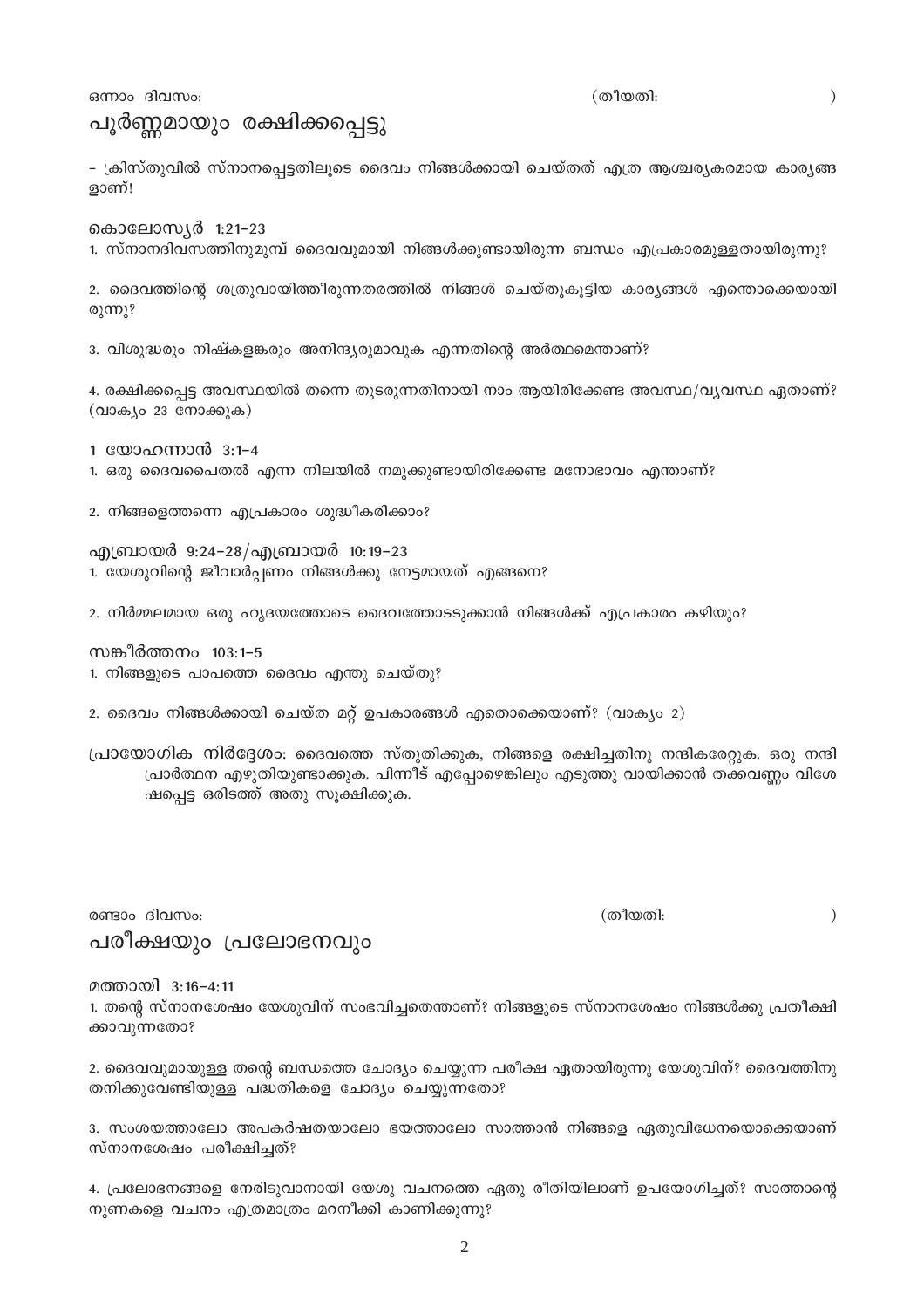എഫേസ്യർ 6:10-18

1. നിങ്ങൾക്കെതിരെ സാത്താൻ ഒരുക്കാൻ പോകുന്ന കെണികൾ ഏതൊക്കെയാകാം?

2. നിങ്ങളെ ശക്തീകരിക്കാനായി ദൈവം നല്കിയിരിക്കുന്ന പടച്ചട്ട എന്തൊക്കെയാണ്?

3. സാത്താനെതിരെ ഉപയോഗിക്കാനായി നിങ്ങളുടെ കൈവശം തന്നിട്ടുള്ള ഏക ആയുധം ഏതാണ്?

പ്രായോഗിക നിർദ്ദേശം: പരീക്ഷകൾ പ്രതീക്ഷിക്കുക. നിങ്ങൾ നേരിടുന്ന വെല്ലുവിളികളെക്കുറിച്ചു തുറന്നു സംസാരിക്കാൻ ഒരു തീരുമാനവുമെടുക്കുക. നിങ്ങളുടെ പ്രലോഭനങ്ങളെക്കുറിച്ച് മറ്റൊരു ശിഷ്യനു മായി തുറന്നു സംസാരിച്ചിട്ട് ഒരുമിച്ചു പ്രാർത്ഥിക്കുക.

മൂന്നാം ദിവസം: വളരുന്ന വേരുകൾ

(തീയതി:

 $\big)$ 

ലുക്കോസ് 8:13

1. വേരുകൾ വളരാത്ത യുവശിഷ്യർക്ക് എന്തു സംഭവിക്കും?

അപ്പ 2:41-47/അപ്പ 4:32-37 2. ഈ യുവശിഷ്യരെ വിശ്വസ്തരായി നിലനിൽക്കാൻ സഹായിച്ച കാര്യങ്ങൾ എന്തൊക്കെയായികുന്നു?

2. ഇവർ മുഴുകിയിരുന്ന കാര്യങ്ങളിൽ നിങ്ങളും മുഴുകിയിരിക്കുന്നുണ്ടോ?

3. സഭയിലെ ബന്ധങ്ങളെ എപ്രകാരം ആഴത്തിലാക്കാൻ കഴിയും?

തെസ്സലോനികൃർ 1:2-10

1. ആഴത്തിലുള്ള ബോധ്യമുണ്ടാവുക എന്നാൽ എന്താണ്? എപ്രകാരം അതു വളർത്താൻ കഴിയും?

2. ആരെയാണ് നാം അനുകരിക്കേണ്ടത്? ഏതൊക്കെ രീതിയിൽ?

3. മറ്റുള്ളവർക്ക് ഒരു മാതൃകയാകാൻ നിങ്ങൾക്കു കഴിയുന്നുണ്ടോ? ഏതൊക്കെരീതിയിൽ?

പ്രായോഗിക നിർദ്ദേശം: നിങ്ങൾക്ക് അനുകരിക്കാൻ കഴിയുന്നവരും നിങ്ങളെ പ്രചോദിപ്പിക്കുന്നവരും നിങ്ങൾക്കു പഠിക്കാൻ കഴിയുന്നവരുമായ ശിഷ്യരുമായി ചിലവഴിക്കാൻ ഈ ആഴ്ചയിൽത്തന്നെ സമയം കണ്ടെത്തുക.

നാലാം ദിവസം: പ്രാർത്ഥിക്കാൻ പഠിക്കുക (തീയതി:

 $\mathcal{E}$ 

ലുക്കോസ് 11:1–13

1. നാം പഠിച്ചെടുക്കേണ്ട ഒരു കാര്യമാണ് പ്രാർത്ഥന എന്നു പറയാൻ കാരണമെന്താണ്? ഇതിനായി ആരുടെ സഹായമാണ് നിങ്ങൾ തേടുന്നത്?

2. (വാ 2–4): ദൈവത്തിന്റെ നാമത്തെ ഏതൊക്കെരീതിയിൽ സ്തുതിക്കാം? ദൈവസഭയുടെ വളർച്ചയ്ക്കായി നിങ്ങൾ പ്രാർത്ഥിക്കുന്നുണ്ടോ? മറ്റുള്ളവരോടു പൊറുക്കുകയും സ്വന്തം പാപങ്ങളുടെ പൊറുതിക്കായി പ്രാർത്ഥിക്കുകയും അനുദിന ആവശ്യങ്ങൾക്കായി പ്രാർത്ഥിക്കുകയും ചെയ്യുന്നുണ്ടോ? പ്രലോഭനങ്ങളിൽ വീഴാതിരിക്കാനും തക്ക സഹായം ലഭിക്കാനും വേണ്ടി പ്രാർത്ഥിക്കുന്നുണ്ടോ?

3. 5–13 വാക്യങ്ങളിൽ നിന്നും പ്രാർത്ഥനയെക്കുറിച്ചു നിങ്ങൾ മനസ്സിലാക്കണമെന്ന് യേശു ആഗ്രഹിക്കുന്ന കാര്യങ്ങൾ എന്തൊക്കെയാണ്?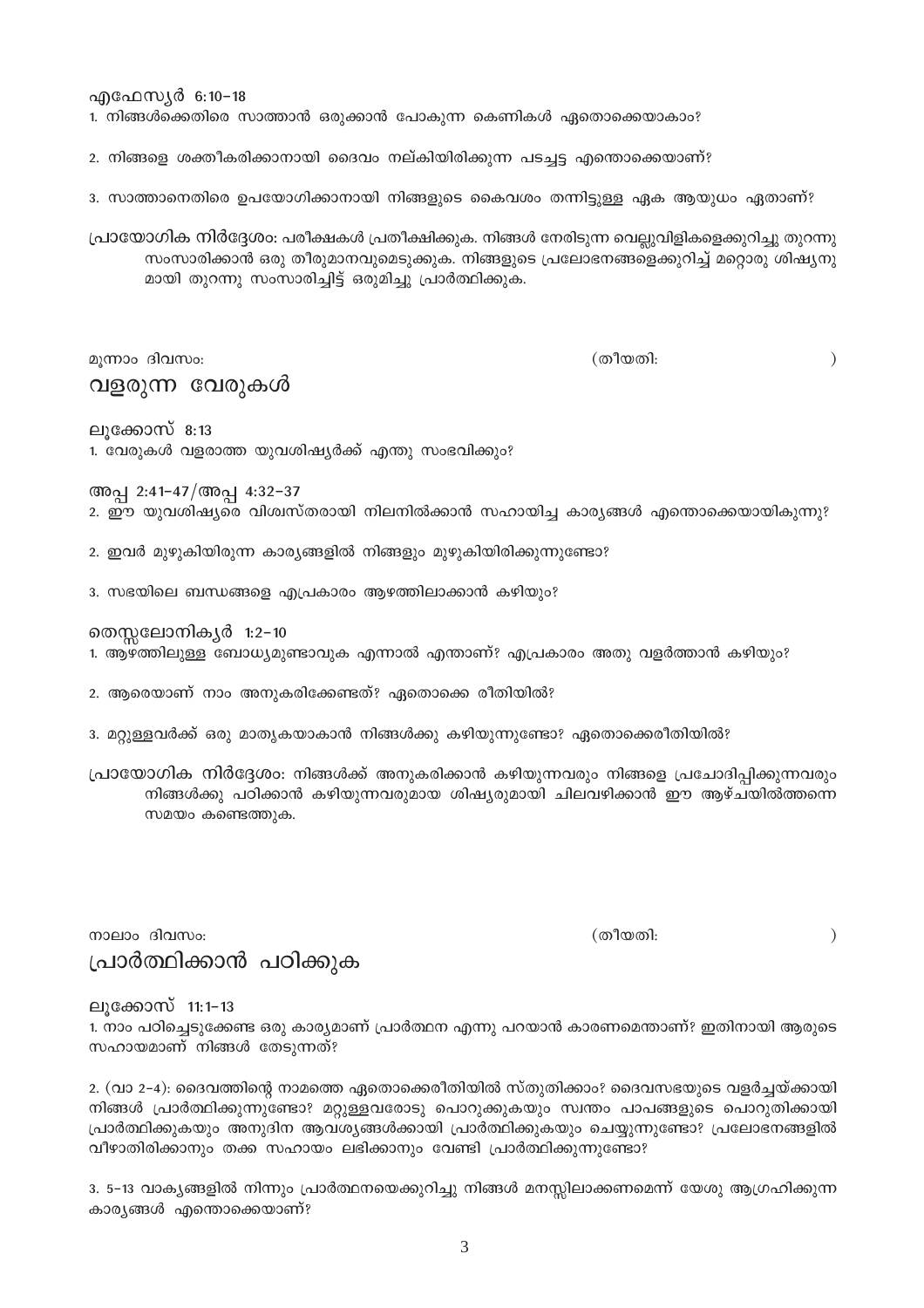പ്രാർത്ഥനയിൽ വളരുവാനായി ലളിതമായ ഒരു രൂപരേഖ താഴെ നല്കുന്നു:

- ACTS
- A-Adoration (സ്തുതി),

C-Confession (പാപം ഏറ്റുപറയൽ),

T-Thanks giving (നന്ദി കരേറ്റൽ),

S-Specific requests (ആവശ്യങ്ങളുടെ യാചന)

– ഓരോ വിഭാഗത്തിലും പത്തുമിനുട്ട് ചിലവഴിച്ചാൽ നാല്പതു മിനുട്ട് ശക്തമായി പ്രാർത്ഥിക്കാനാകും.

– ദൈവത്തെ സ്തുതിക്കാൻ സങ്കീർത്തനങ്ങളിൽ നിന്നും പഠിക്കാൻ കഴിയും.

ഫിലിപ്പിയർ 4:6-7

- 1. എന്തിനെക്കുറിച്ചൊക്കെ നിങ്ങൾ പ്രാർത്ഥിക്കണമെന്നാണ് ദൈവം ആഗ്രഹിക്കുന്നത്?
- 2. ദൈവകരങ്ങളിൽ ഭരമേല്പിക്കാനായി ഇന്നു നിങ്ങൾക്കുള്ള ആകുലതകൾ എന്തൊക്കെയാണ്?

3. ദൈവത്തെ ഭരമേൽപ്പിച്ചുകഴിഞ്ഞപ്പോൾ നിങ്ങൾക്കു ഹൃദയസമാധാനം അനുഭവിക്കാൻ കഴിയുന്നുണ്ടോ? ദൈവം കരുതുമെന്ന കാര്യത്തിൽ ആശങ്കവേണ്ട!!!

പ്രായോഗിക നിർദ്ദേശം: കർത്താവു പഠിപ്പിച്ച രീതിയിലോ അല്ലെങ്കിൽ A C T S രീതിയിലോ പ്രാർത്ഥി ക്കുക. നിങ്ങൾക്കുള്ള അപേക്ഷകൾ ചുവടെ എഴുതിവയ്ക്കുക, ദൈവം അവയ്ക്കൊക്കെ മറുപടി നൽകുന്നതു നോക്കി കാണുക.

അപേക്ഷകൾ:

അഞ്ചാം ദിവസം: ദൈവകൃപ

(തീയതി:

 $\mathcal{E}$ 

റോമർ 5:6-11

- 1. ഏതൊക്കെരീതിയിൽ നിങ്ങൾ ബലഹീനരായിരുന്നു?
- 2. ദൈവത്തിനു നിങ്ങളോടുള്ള സ്നേഹാധികൃത്തിന്റെ തെളിവെന്താണ്?

തീത്തുസ് 3:3–8/തീത്തുസ് 2:11–14 1. നമ്മുടെ പഴയകാലജീവിതത്തെ സംബന്ധിച്ച് നാം ഓർക്കേണ്ട കാര്യങ്ങൾ ഏവയാണ്?

2. പാപപ്പൊറുതി നേടിയെടുക്കാൻ യോഗ്യരാക്കപ്പെടുന്ന രീതിയിൽ നാം എന്തെങ്കിലും ചെയ്തിട്ടുണ്ടോ?

3. ദൈവകൃപയോടു നമുക്കുള്ള പ്രതികരണം എന്തായിരിക്കണം?

4. ആത്മനിയന്ത്രണവും സല്പ്രവർത്തികൾക്കുള്ള ഉത്സാഹവും ഉള്ളവരായിരിക്കുന്നതെങ്ങനെയാണെന്നു വിശദീകരിക്കുക.

1 കൊരിന്ത്യർ 15:9-10/1 തിമോത്തി 1:7-12

1. പൗലോസ് ദൈവത്തോടു തനിക്കുള്ള നന്ദികരേറ്റിയത് എപ്രകാരമാണ്?

പ്രായോഗിക നിർദ്ദേശം: ദൈവം നിങ്ങൾക്ക് ആത്മരക്ഷ നല്കിയതിനുള്ള നന്ദി കരോറനുള്ള മുന്നുവ ഴികൾ എഴുതുക, ഇന്നു തന്നെ അവ പ്രാവർത്തികമാക്കുക.

 $\mathbf{1}$ 

 $\overline{2}$ .

 $\overline{3}$ .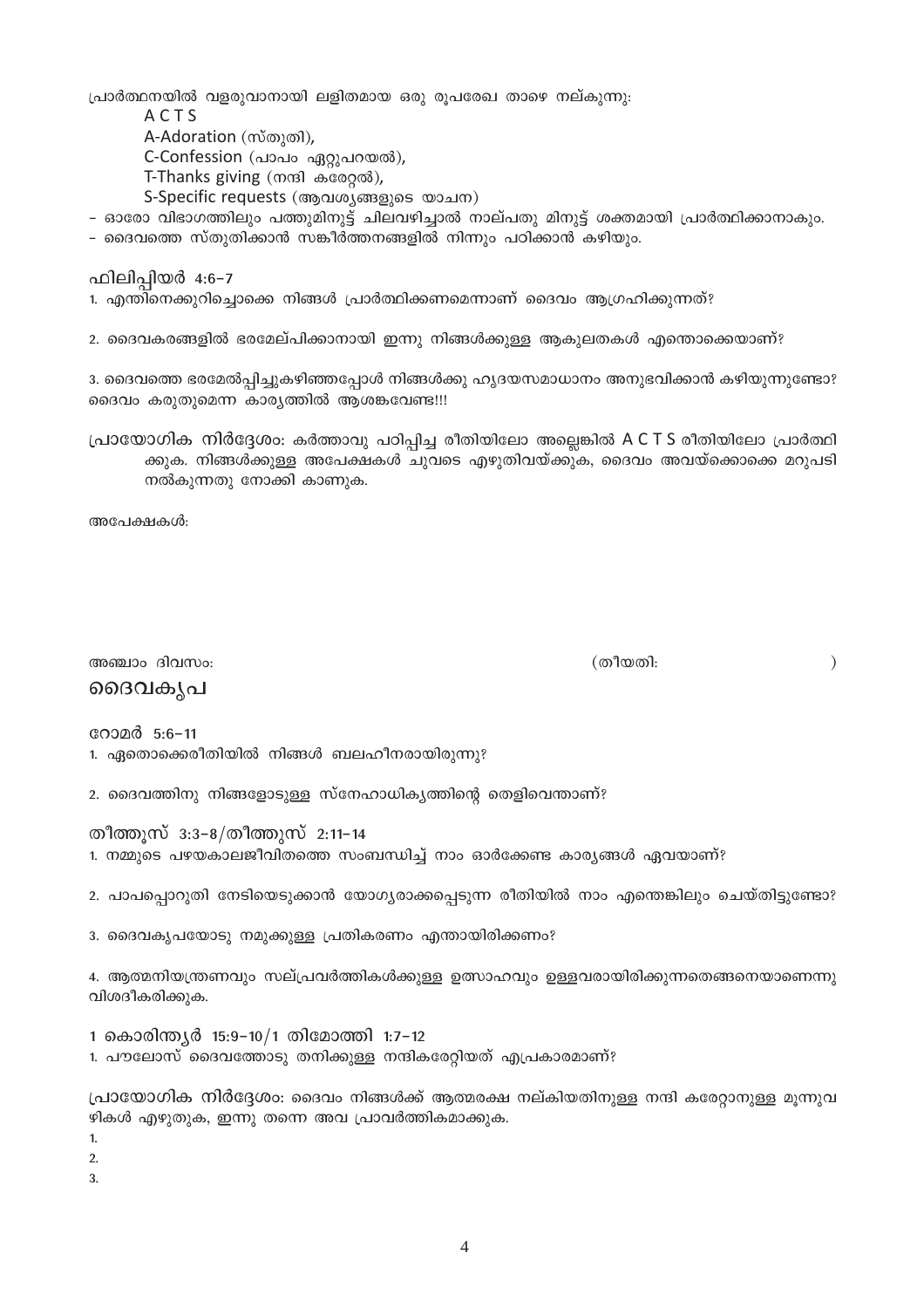ആറാം ദിവസം: അടക്കിവയ്ക്കാനാവാത്തത്

2 രാജാക്കന്മാർ 7:3-11

1. സ്നാനത്തിനു മുമ്പ് നിങ്ങളുടെ അവസ്ഥയും ഈ നാലു കുഷ്ഠരോഗികളുടേതിനു സമമായിരുന്നോ – വിശന്നുവലഞ്ഞും, പ്രത്യാശയില്ലാതെയും?

2. നിലയ്ക്കാത്ത ഒരു സദ്യയോടു ദൈവരാജ്യത്തിനു സമാനത കല്പിക്കാവുന്നതെങ്ങനെയൊക്കെയാണ്?

3. ഒരു ശിഷ്യന്റെ ജീവിതത്തിൽ ഒൻപതാം വാകൃത്തിന് എത്ര പ്രാധാനൃമാണുള്ളത്? നിങ്ങളുടെ മനോഭാ വമെങ്ങനെയുള്ളതാണ്?

റോമർ 10:1-4/14-21

1. നഷ്ടാത്മാക്കളെപ്രതി പൗലോസിനുണ്ടായിരുന്നതുപോലൊരു വികാരം നിങ്ങൾക്കുമുണ്ടോ?

2. പ്രഘോഷിക്കാനായി ദൈവം ആരെയാണ് അയക്കുന്നത്?

3. എല്ലാമനുഷ്യരും സുവിശേഷം സ്വീകരിക്കുമോ? എന്തുകൊണ്ട്?

4. തിരിച്ചുകിട്ടുന്ന പ്രതികരണം എന്തു തന്നെയായാലും പ്രഘോഷണം തുടരേണ്ടത് എന്തുകൊണ്ട്?

സങ്കീർത്തനം 116:1–14 കർത്താവു നിങ്ങളോടു കാണിച്ച നന്മകളോടെല്ലാം പ്രതിനന്മകാണിക്കാൻ എങ്ങനെയൊക്കെ കഴിയും?

പ്രായോഗിക നിർദ്ദേശം: സുവിശേഷം പങ്കുവയ്ക്കുന്നതിൽ ഒരു ലക്ഷ്യം വിശ്വാസത്തോടെ മനസ്സിൽ കുറിക്കുക. ഒരിക്കലും തളരാതിരിക്കുക!

ലക്ഷ്യം:

ഏഴാം ദിവസം: ദൈവത്തിന്റെ കുടുംബം

മർക്കോസ് 3:31–33

1. തന്റെ ഭൗതികകൂടുംബവും ആത്മീകകൂടുംബവും തമ്മിൽ ഒരു വേർതിരിവ് യേശുവിനു കാണിക്കേണ്ടിവ ന്നത് എന്തുകൊണ്ടാണ്?

2. നിങ്ങൾക്ക് ഇന്ന് ഏറ്റവും അടുപ്പമുള്ളയാളുകൾ ആരൊക്കെയാണ്? എന്തുകൊണ്ടാണ് അപ്രകാരമുള്ള വരെ നിങ്ങൾക്കു തിരഞ്ഞെടുക്കേണ്ടി വരുന്നത്? ആത്മീകകുടുംബത്തെയാണോ യഥാർത്ഥത്തിൽ നിങ്ങൾ കുടുംബമായി കാണുന്നത്?

1 പത്രോസ് 1:22

1. എന്താണു നിർമ്മലമായ സ്നേഹം? ഹൃദയത്തിൽനിന്നും ആഴമായി സ്നേഹിക്കാൻ എങ്ങനെ കഴിയും?

2. ഇത്രയധികം നിങ്ങൾ സ്നേഹിച്ച ആരെങ്കിലും മുമ്പുണ്ടായിട്ടുണ്ടോ? ശിഷ്യന്മാരോടുള്ള സ്നേഹത്തിൽ എപ്രകാരം കുടുതൽ വളരാം?

2 കൊരിന്ത്യർ 5:16–17 1. ലോകത്തിലുള്ള ആളുകളെ നിങ്ങൾ കണ്ടിരുന്ന ലൗകീക രീതികൾ എന്തൊക്കെയാണ്?

2. ആ കാഴ്ചപ്പാടിൽ ഇനി വരുത്തേണ്ട മാറ്റങ്ങൾ എന്തൊക്കെയാണ്? (വ്യക്തമായ ഉത്തരങ്ങൾ എഴുതുക)

5

(തീയതി:

 $\mathcal{E}$ 

(തീയതി:

 $\lambda$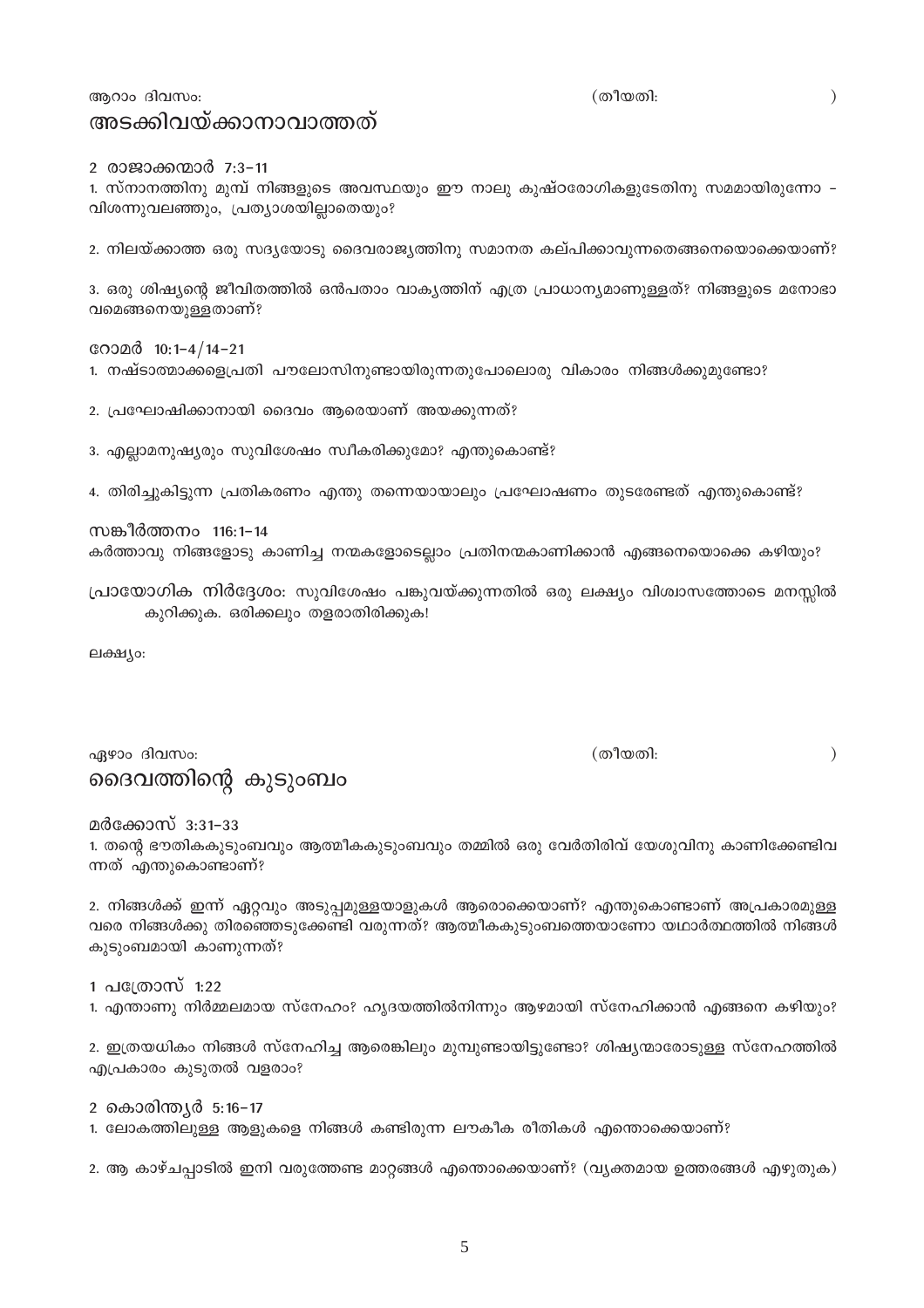1 തിമോത്തി 5:1-12

1. നിങ്ങളുടെ ജീവിതത്തിൽ ആത്മീയ പിതാവും മാതാവും സഹോദരനും സഹോദരിയും ആകാൻ പറ്റുന്ന വർ മിനിസ്ട്രിയിൽ ആരൊക്കെയാണ്?

പ്രായോഗിക നിർദ്ദേശം: ഇതുവരെ കാര്യമായി സമയം ചിലവഴിക്കാത്ത രണ്ടുപേരുമായി ഈയാഴ്ച യിൽ സമയം ചിലവഴിക്കാൻ പദ്ധതി ഉണ്ടാക്കുക.

| 1. വ്യക്തി: | തീയതി: | സമയം: |
|-------------|--------|-------|
| 2. വ്യക്തി: | തീയതി: | സമയം: |

## എട്ടാം ദിവസം: മഹത്വമേറിയ പ്രത്യാശ

1 കൊരിന്ത്യർ 15:19

1. ക്രിസ്തുവിലുള്ള പ്രത്യാശയ്ക്ക് ഈ ഭൂമിയിലും ഉപരിയായുള്ള സ്ഥാനമുള്ളത് എന്തുകൊണ്ടാണ്?

2. നിത്യജീവിതം ഇല്ലെങ്കിൽ നമ്മൾ ദയനീയരാകുന്നു എന്നു പറയുന്നത് എന്തുകൊണ്ട്?

1 കൊരിന്ത്യർ 15:42-58

1. എന്തു രഹസ്യമാണ് പൗലോസ് നമ്മോടു പറയുന്നത്? (വാക്യം 51)

2. സാധാരണഗതിയിൽ നാം മരണത്തെ ഭയപ്പെടുന്നത് എന്തുകൊണ്ടാണ്? ഇനി എന്തുകൊണ്ട് മരണത്തെ ഭയപ്പെടേണ്ടതില്ല?

3. കർത്താവിനു വേണ്ടി നാം ജോലിചെയ്യേണ്ടത് എന്തിനാണ്? കർത്താവിനുവേണ്ടി നമ്മെ പൂർണ്ണമായി ഏല്പിച്ചുകൊടുക്കുമ്പോൾ എന്തു സംഭവിക്കും?

കൊലോസ്യർ 3:1-4

1. ക്രിസ്തുവിനോടുകൂടെ നാം ഉയിർപ്പിക്കപ്പെട്ടത് എപ്പോഴാണ്?

2. ഇനിമുതൽ നമ്മുടെ മനോഭാവം എന്തായിരിക്കണം?

3. ഇനിമേലിൽ ചിന്തിക്കേണ്ടാത്ത കാര്യങ്ങൾ എന്തൊക്കെയാണ്?

പ്രായോഗിക നിർദ്ദേശങ്ങൾ: സ്വർഗ്ഗത്തെക്കുറിച്ച് കുറച്ചുനേരം ചിന്തിച്ചുനോക്കുക! സ്വർഗ്ഗത്തിന്റെ അവ കാശിയായി ദൈവം നമ്മെ തിരഞ്ഞെടുത്തതിനെക്കുറിച്ചോർത്ത് അനുദിനം നന്ദിപറയുക!

ഒൻപതാം ദിവസം: വിവിധ പരീക്ഷകൾ

യാക്കോബ് 1:2-8 1. പരീക്ഷകളിലൂടെ കടന്നുപോകുവാൻ ദൈവം നമ്മെ അനുവദിക്കുന്നതെന്തിനാണ്?

2. പരീക്ഷകളിലൂടെ കടന്നുപോകുന്ന സമയത്ത് നമുക്കുണ്ടാകേണ്ട മനോഭാവമെന്താണ്?

3. ജീവിതത്തിൽ ഇപ്പോൾ നിങ്ങൾ നേരിടുന്ന പരീക്ഷകൾ എന്തൊക്കെയാണ്?

യാക്കോബ് 1:12–15 1. പരീക്ഷകളെ സഹിഷ്ണുതാമനോഭാവത്തോടെ നേരിടുവാനും ജയം കൈവരിക്കുവാനും എപ്രകാരം കഴിയും?

 $\mathcal{L}$ 

(തീയതി:

 $\mathcal{E}$ 

(തീയതി: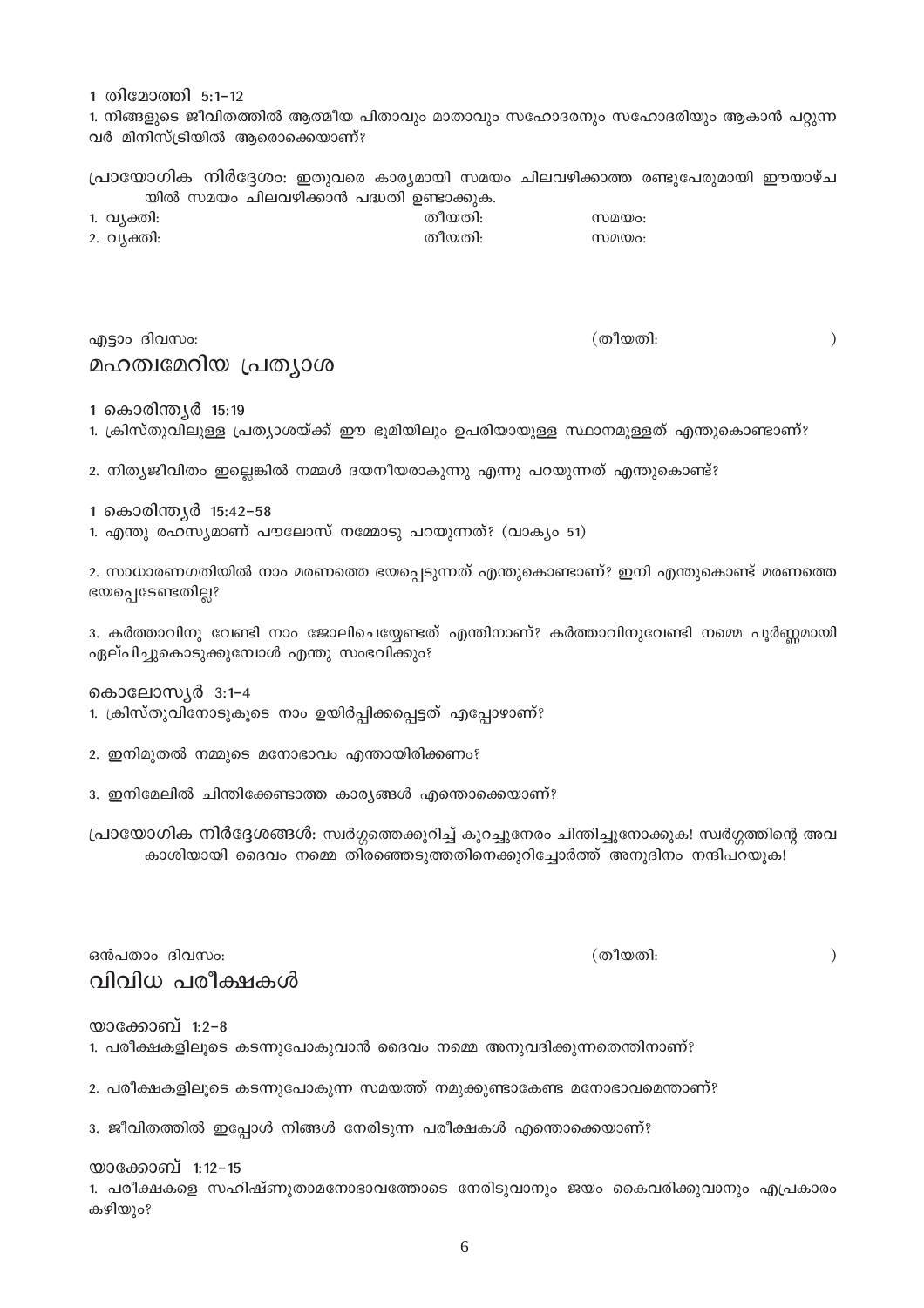2. പ്രലോഭനങ്ങളുടെ ഉറവിടം ആരാണ്? എന്തൊക്കെ കാര്യങ്ങളാണ് നിങ്ങളെ പ്രലോഭിപ്പിക്കുന്നത്?

3. നിങ്ങളുടെ പ്രലോഭനങ്ങളെപ്പറ്റി ദൈവത്തോടും മറ്റു സഹോദരങ്ങളോടും സംസാരിക്കുന്നുണ്ടോ?

1 പത്രോസ് 1:3-9

1. പരീക്ഷകളിൽ നാം സന്തോഷിക്കേണ്ടത് എന്തുകൊണ്ടാണ്?

2. നിങ്ങളുടെ വിശ്വാസം യഥാർത്ഥമായതാണ് എന്ന് എപ്രകാരം അറിയുവാൻ കഴിയും?

3. നിങ്ങളുടെ ജീവിതത്തിലേക്കു കടന്നുവരാൻ സാദ്ധ്യതയുള്ള ചില പരീക്ഷകൾ എന്തായിരിക്കുമെന്ന് എഴുതുക (സാമ്പത്തികമായും, ബന്ധങ്ങളെ അടിസ്ഥാനപ്പെടുത്തിയും, എതിർപ്പുകളുടെ രൂപത്തിലുമെല്ലാം...) പിന്നീടു വന്നേക്കാവുന്ന പരീക്ഷകളെ നേരിടുവാനായി ഇന്ന് എപ്രകാരം ഒരുങ്ങുവാൻ സാധിക്കും?  $\overline{1}$ .

 $\overline{2}$ 

 $\overline{a}$ 

പ്രായോഗിക നിർദ്ദേശം: നിങ്ങൾ നേരിടുന്ന പരീക്ഷകളെയും പ്രലോഭനങ്ങളെയും കുറിച്ച് മറ്റൊരു ശിഷ്യനുമായി പങ്കുവയ്ക്കുക. അവയെപ്രതി നിങ്ങൾക്കുള്ള മനോഭാവത്തെക്കുറിച്ച് വിശകലനം ചെയ്യുക. സന്തോഷിക്കുക!

ശിഷ്യൻ: പങ്കുവച്ച സംഗതി:

പത്താം ദിവസം: യേശുവിന്റേതുപോലുള്ള പ്രാർത്ഥന (തീയതി:

 $\mathcal{E}$ 

മർക്കോസ് 1:32-39

1. പ്രാർത്ഥിക്കാൻ അവസരമൊരുക്കേണ്ടതിന് യേശു ചെയ്ത ത്യാഗങ്ങൾ എന്തൊക്കെയാകും? തൊട്ടുമു ന്നിലത്തെ അവന്റെ ദിവസത്തെക്കുറിച്ച് ഓർക്കുക. എന്തൊക്കെ ഒഴികഴിവുകൾ നിരത്താൻ യേശുവിനു കഴിയുമായിരുന്നു?

2. പ്രാർത്ഥിക്കാനുള്ള ആവേശം നിങ്ങളിൽ ഉണ്ടാകുന്നത് എപ്പോഴാണ്? പ്രാർത്ഥിക്കാതിരിക്കാൻ എന്തെ ങ്കിലും ഒഴികഴിവു നിങ്ങൾ കണ്ടെത്തുന്നുണ്ടോ?

3. കഴിഞ്ഞ പത്തു ദിവസങ്ങളിലെ നിങ്ങളുടെ പ്രാർത്ഥനയെ എപ്രകാരം വിലയിരുത്താനാകും?

എബ്രായർ 5:7–10 1. യേശുവിന്റെ പ്രാർത്ഥനാജീവിതം എപ്രകാരമുള്ളതായിരുന്നു?

2. ക്രൂശിലേക്കു പോകുന്നതു കൂടാതെ, മറ്റെന്തൊക്കെ കാര്യങ്ങളായിരിക്കാം യേശുവിനു ബുദ്ധിമുട്ടായി ഉണ്ടാകാമായിരുന്നത്?

3. ഒരു ശിഷ്യനെന്ന നിലയിൽ നിങ്ങൾക്കുള്ള ബുദ്ധിമുട്ടുകൾ എന്തൊക്കെയാണ്?

4. അനുസരണയുള്ള ഒരാളായി തീരാനായി നിങ്ങൾ ഉറച്ച നിലവിളിയോടും കണ്ണീരോടും കൂടെ ദൈവ ത്തോടു യാചിക്കുന്നുണ്ടോ?

5. നിങ്ങളുടെ ജീവിതത്തിലെ ഏതൊക്കെ സാഹചര്യങ്ങളെപ്രതിയാണ് നിങ്ങൾ കുടുതൽ പ്രാർത്ഥനയിൽ ജാഗരിക്കേണ്ടത്? യഥാർത്ഥമായ കാര്യങ്ങളുടെ ഒരു പട്ടിക തയ്യാറാക്കുക.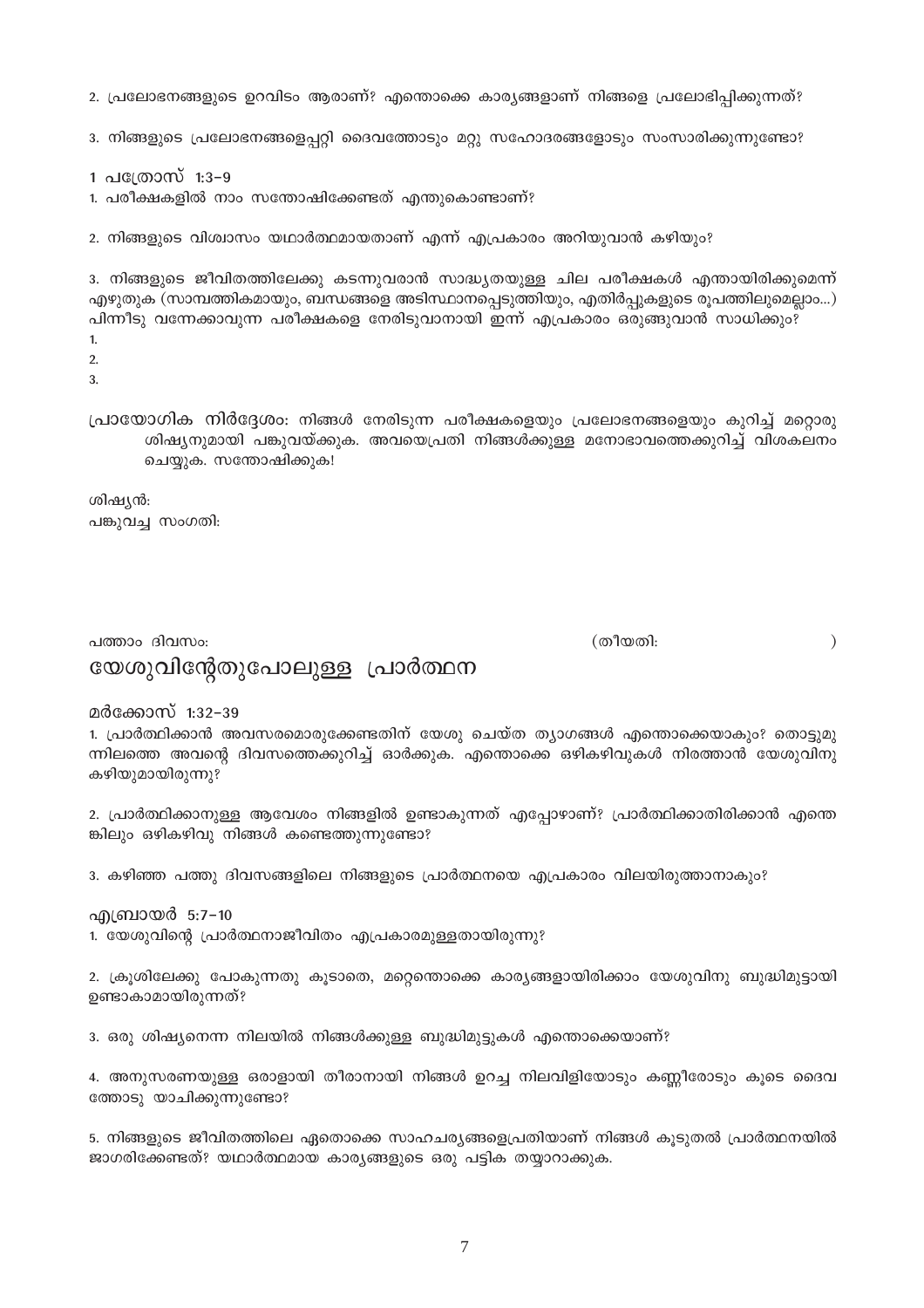പ്രായോഗിക നിർദ്ദേശം: നിങ്ങൾ എഴുതിയ പട്ടികയിലൂടെ പ്രാർത്ഥിക്കാനായി ഇന്നു സമയം കണ്ടെ ത്തുക. വ്യക്തമായ മാർഗ്ഗനിർദ്ദേശങ്ങൾക്കുവേണ്ടി പ്രാർത്ഥിക്കുക. ദൈവത്തോടു മുഖാമുഖം സംസാ രിക്കുന്നു എന്നപോലെ ഉറക്കെ പ്രാർത്ഥിക്കുക. ഇക്കാര്യങ്ങളെക്കുറിച്ചുള്ള നിങ്ങളുടെ വികാരങ്ങൾ പങ്കുവയ്ക്കുക, എന്താണ് പ്രയാസങ്ങൾ എന്നും എന്തു കൊണ്ടാണ് അതൊരു പ്രയാസഘട്ടമാകു ന്നത് എന്നും പങ്കുവയ്ക്കുക. ദൈവത്തിന്റെ മുന്നിൽ യാഥാർത്ഥ്യബോധത്തോടെ തുറന്നു സംസാ രിക്കുന്നത് വേഗത്തിൽ മാറ്റം വരുത്താൻ സഹായകമാകും.

പ്രാർത്ഥനാ പട്ടിക:

പതിനൊന്നാം ദിവസം: സത്യത്തോടു പറ്റിച്ചേരുക (തീയതി:

 $\mathcal{L}$ 

2 തിമോത്തി 2:14-19

1. ചിലയാളുകൾ വാക്കുകളെക്കുറിച്ചു തർക്കിക്കുകയും തങ്ങളുടെ ആശയങ്ങൾ മറ്റുള്ളവരുടെയിടയിൽ രഹ സ്യമായി പ്രചരിപ്പിക്കുകയും ചെയ്യുന്നത് എന്തുകൊണ്ടാണ്? വാക്കുകളെക്കുറിച്ചു നിങ്ങൾ തർക്കത്തിൽ ഏർപ്പെട്ടിട്ടുണ്ടോ? മറ്റു ശിഷ്യന്മാരുമായി ഇത്തരം കാര്യങ്ങൾ ചർച്ചചെയ്തിട്ടുണ്ടോ?

2. അംഗീകാരയോഗ്യതയുള്ള ഒരു ജോലിക്കാരനായി മാറാൻ എപ്രകാരം പരിശീലനം എടുക്കണം?

3. ദൈവവചനത്തെയോ/സഭയെയോ/മറ്റുശിഷ്യന്മാരെയോ സംബന്ധിച്ച് അർത്ഥശൂന്യമായതോ അല്ലങ്കിൽ ഉപദ്രവകരമായതോ ആയ ഒരു ചർച്ചയിൽ നിങ്ങൾ അടുത്തിടെയെങ്ങാൻ ഉൾപെട്ടിട്ടുണ്ടോ?

4. ദൈവരഹിതമായ ഒരു സംസാരത്തിൽ നിന്നും എപ്രകാരം ഒഴിവാകാം?

1 തിമോത്തി 1:18-20

1. ഒരു നല്ലഓട്ടം ഓടാൻ നിങ്ങൾക്കെങ്ങിനെ കഴിയും?

2. ഒരു ശിഷ്യൻ തന്റെ വിശ്വാസക്കപ്പൽ തകർക്കുന്ന വഴികൾ ഏതൊക്കെയാണ്?

3. ഹുമനയോസിനെയും (2 തിമോത്തി 2:17–18), അലക്സാണ്ടറിനെയും (2 തിമോത്തി 4:14–15) ഓർക്കുക:

– വിശ്ചാസത്തിൽ നിന്നും ഇടറിപ്പോകുന്ന ആളുകൾക്ക് എന്താണു സംഭവിക്കുക?

– മറ്റുള്ളവരിൽ അവർ എപ്രകാരമാണ് ഹാനിയുണ്ടാക്കാൻ ശ്രമിക്കുന്നത്?

1 തിമോത്തി 4:15-16

1. നിങ്ങളുടെ ജീവിതവും (ശിഷ്യനെന്ന നിലയിൽ), നിങ്ങളുടെ വിശ്വാസവും (വചനത്തെക്കുറിച്ചുള്ള ഗ്രാഹ്യത്തിൽ) അനുദിനം നിങ്ങൾ നിരീക്ഷിക്കുന്നുണ്ടോ?

2. നിങ്ങളിലെ മാറ്റം മറ്റുള്ളുവർക്കു കാണാനാകുന്നുണ്ടോ?

2 തിമോത്തി 2:22-26

നിങ്ങളെ എതിർക്കുന്നവരോടു നിങ്ങൾക്കുണ്ടാകേണ്ട മനോഭാവമെന്താണ്?

പ്രായോഗിക നിർദ്ദേശം: നിങ്ങൾക്കു മനസ്സിലാകാൻ ബുദ്ധിമുട്ടു തോന്നുന്ന എന്തെങ്കിലും കാര്യങ്ങൾ വചനത്തെക്കുറിച്ചോ സഭയെക്കുറിച്ചോ ഉണ്ടെങ്കിൽ നിങ്ങളുടെ ശിഷ്യത്വപങ്കാളിയുമായി അവ പങ്കു വച്ച് ഉപദേശം തേടുക.

ചോദ്യം:

ലഭിച്ച ഉത്തരം: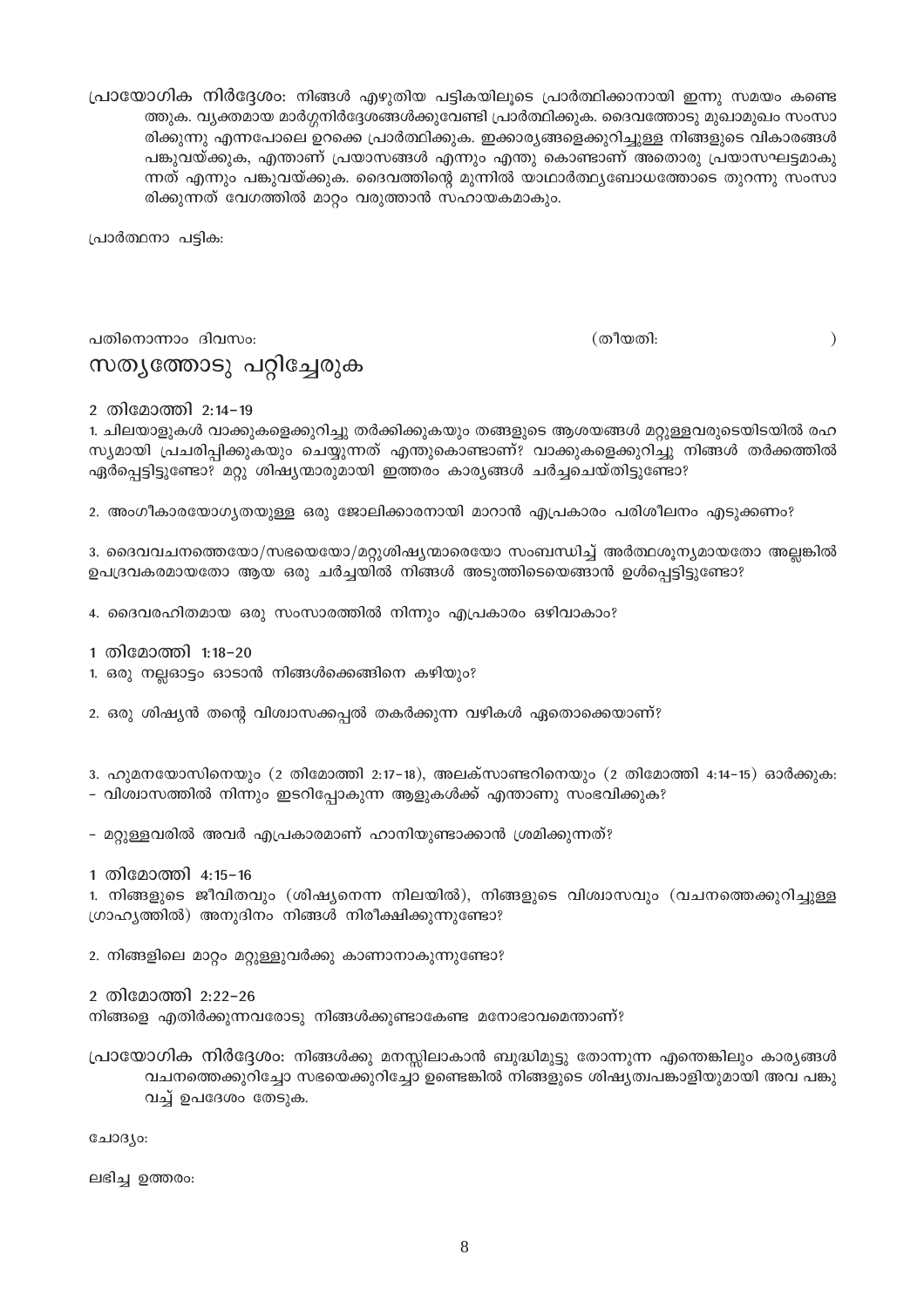പത്രണ്ടാം ദിവസം:

## നന്മകൾ ചെയ്യുന്നത്

എഫേസ്യർ 2:10

1. എന്തു ചെയ്യാനാണ് ദൈവം നമ്മെ സൃഷ്ടിച്ചത്?

2. നിങ്ങൾക്കു ചെയ്യാൻ കഴിയുന്ന നല്ല പ്രവർത്തികളുടെ ഒരു പട്ടിക എഴുതിയുണ്ടാക്കുക

1 പത്രോസ് 4:8-11

ഗലാതൃർ 6:9-10

3. ഇക്കാര്യത്തിൽ ഏതൊക്കെ രീതിയിൽ മാറ്റം വരുത്താം?

നിങ്ങൾക്ക് അവരെ എപ്രകാരം സഹായിക്കാൻ കഴിയും?

ഓർക്കുക: നാം പരസ്പരം കടപ്പെട്ടവരാണ്, നാം ഒരു കുടുംബമാണ്.

1. ആരെയൊക്കെയാണു നാം സഹായിക്കേണ്ടത്?

നിറവേറ്റിക്കൊടുത്ത ആവശ്യങ്ങൾ:

ആവർത്തനം 15:7-10

ചെയ്യാൻ കഴിയും?

2. ഭിക്ഷയാചിക്കുന്ന ഒരാൾക്കു പണം മാത്രം നല്കിയിട്ടു കാര്യമില്ല എന്നു പറയുന്നതെന്തുകൊണ്ട്?

4. ആവശ്യക്കാരെ നാം അവഗണിക്കുമ്പോൾ ആരെയാണ് നാം യഥാർത്ഥത്തിൽ തള്ളിക്കളയുന്നത്?

3. 35-36 വാകൃങ്ങളിൽ പറയുന്ന ആറു കാര്യങ്ങളിൽ അടുത്തിടെ നിങ്ങൾ ചെയ്തത് ഏതൊക്കെയാണ്?

മത്തായി 25:31-46 1. അവസാനനാളിൽ നമ്മെ ന്യായം വിധിക്കുന്നത് എന്തിന്റെ അടിസ്ഥാനത്തിലായിരിക്കും?

1. കഠിനഹൃദയരാവുക അല്ലങ്കിൽ ലുബ്ധനാവുക എന്നാൽ എന്താണർത്ഥം?

2. ഏതുതരത്തിലുള്ള സേവനമാണ് ദൈവം നിങ്ങളിൽനിന്നും പ്രതീക്ഷിക്കുന്നത്?

 $\mathcal{E}$ 

(തീയതി: പതിമുന്നാം ദിവസം: ശുശ്രൂഷചെയ്യാനായി രക്ഷിക്കപ്പെട്ടവർ

1. എപ്രകാരമാണ് സ്നേഹം അനേക തിന്മകളെ മൂടിക്കളയുന്നത്? 2. മറ്റു ശിഷ്യന്മാർക്ക് നിങ്ങൾ ആതിഥ്യമരുളുന്നുണ്ടോ?

4. മറ്റുവർക്കു നല്കുന്നവരാകണമെന്ന് ദൈവം നമ്മെക്കുറിച്ച് ആഗ്രഹിക്കുന്നത് എന്തുകൊണ്ടായിരിക്കാം?

2. നിങ്ങളുടെ കുടുംബകൂട്ടത്തിൽ (ഫാമിലിഗ്രൂപ്പ്) വിശേഷാൽ സഹായമർഹിക്കുന്ന ആരെങ്കിലുമുണ്ടോ?

പ്രായോഗിക നിർദ്ദേശം: എന്തെങ്കിലും ആവശ്യങ്ങൾ ശ്രദ്ധയിൽപെട്ടാൽ ഈ ആഴ്ചതന്നെ അതു നിറ വേറ്റുക. എന്തുചെയ്യണമെന്ന് അറിയില്ലെങ്കിൽ ഇക്കാര്യത്തെക്കുറിച്ച് ഉപദേശം ആരായുക.

(തീയതി:

9

3. നിങ്ങളെ ചുറ്റിപ്പറ്റിയുള്ള സാധുക്കളും ദരിദ്രരും ആരൊക്കെയാണ്? നിങ്ങൾക്ക് അവരെപ്രതി എന്തു

 $\lambda$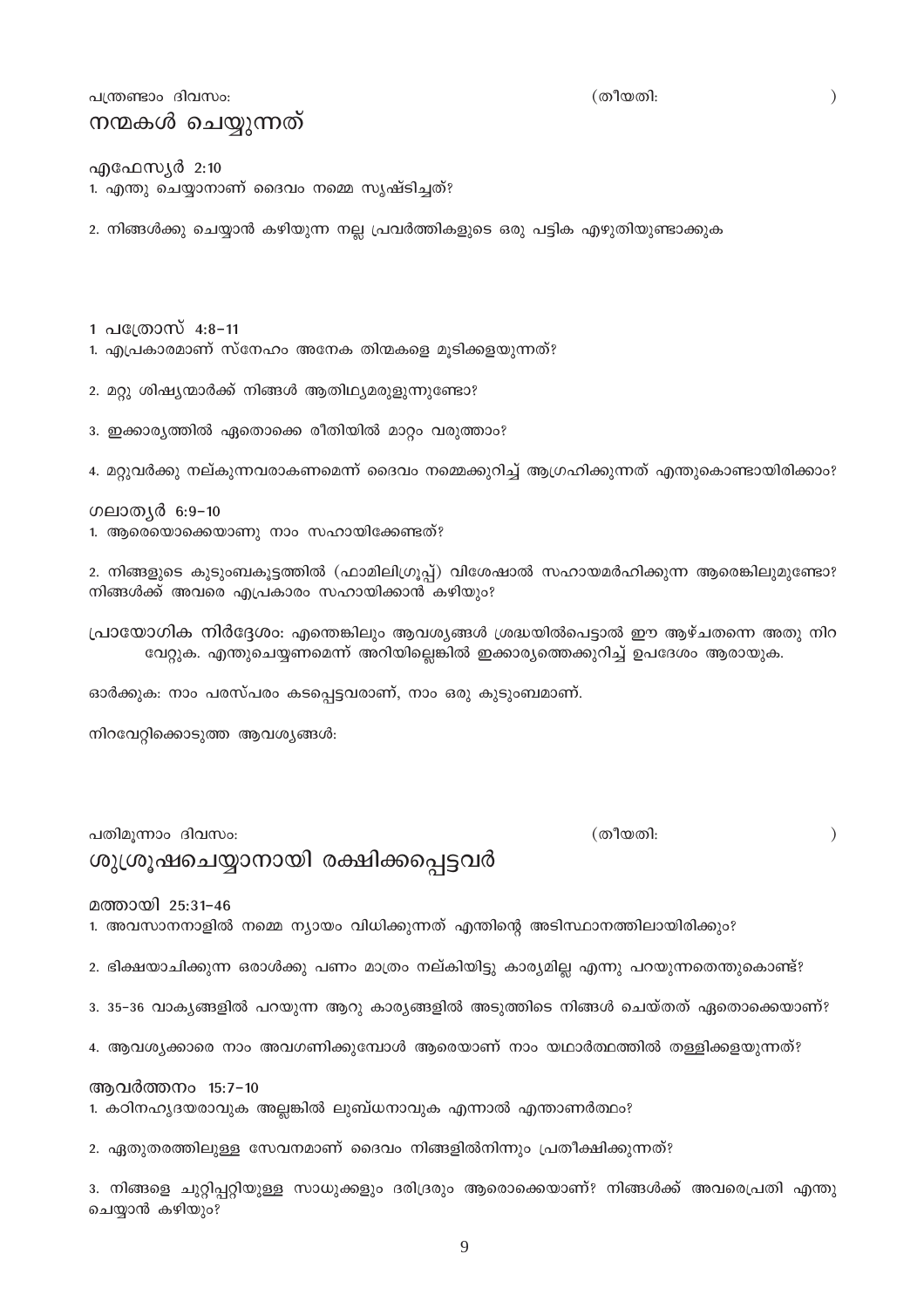മത്തായി 10:10-42 1. ദൈവത്തിനു മറക്കാനാകാത്ത ചെറിയ നന്മപ്രവർത്തികൾ ഏതൊക്കെയാണ്?

2. നമ്മുടെ ആവശ്യങ്ങൾക്കു തികയാത്ത അവസരത്തിൽ പോലും ആവശ്യത്തിലിരിക്കുന്ന മറ്റുള്ളവരെ എപ്രകാരം സഹായിക്കാൻ കഴിയും?

യാക്കോബ് 1:27

1. ദൈവത്തിന്റെ കണ്ണിൽ യഥാർത്ഥ മതം എന്താണ്?

2. ആരോടാണ് ദൈവത്തിനു പ്രത്യേക മമതയുള്ളത്?

പ്രായോഗിക നിർദ്ദേശം: ഇന്നു നിങ്ങൾക്ക് സഹായം നല്കുവാൻ കഴിയുന്നത് ആർക്കാണ്? എത്തിക്കു ക. മറ്റു ശിഷ്യരുമായി ഒത്തു ചേർന്ന് കൂട്ടമായി എന്തെങ്കിലും ചെയ്യാൻ കഴിയുന്നതിനെക്കുറിച്ച് ഒരു പദ്ധതിയുണ്ടാക്കുക.

പതിനാലാം ദിവസം: ഒരു പുതിയ സൃഷ്ടി (തീയതി:

 $\mathcal{E}$ 

2 കൊരിന്ത്യർ **5:17** 

1. നിങ്ങളിൽ നിന്നും മാറിപ്പോയ ചില പഴയ ഭാഗങ്ങൾ ഏതൊക്കെയാണ്?

2. നിങ്ങൾ ആയിത്തീരുന്ന ചില പുതിയ ഭാഗങ്ങൾ ഏതൊക്കെയാണ്?

മർക്കോസ് 2:21-22 1. നിങ്ങൾ എത്രമാത്രം പുതിയതായിരിക്കണം?

2. കുറച്ചു പുതിയ ശീലങ്ങൾ കുട്ടിച്ചേർക്കുന്നതും, അകമേനിന്നും മാറിയ ഒരു പുതിയ വ്യക്തിയാകുന്നതും തമ്മിലുള്ള വൃത്യാസം എന്താണ്?

3. നിങ്ങൾ പഴയ ഒരു വീഞ്ഞുതുരുത്തിയാണോ അതോ പുതിയ ഒരു തുരുത്തിയാണോ? എന്തുകൊണ്ട്?

റോമർ 12:2 1. നിങ്ങളുടെ ജീവിതത്തിലെ ലൗകീകമായ കാഴ്ചപ്പാടുകൾക്ക് ചില ഉദാഹരണങ്ങൾ എഴുതുക.

2. ഈ കാഴ്ചപ്പാടുകളെ എപ്രകാരം മാറ്റാം?

എഫേസ്യർ 4:17-5:2 1. പഴയരീതിപ്രകാരമുള്ള നിങ്ങളുടെ ചിന്തകളെയും ജീവിതത്തെയും ദൈവം കണക്കാക്കുന്നതെങ്ങനെ യാണ്?

2. നിങ്ങളെ ദൈവം സൃഷ്ടിച്ചിരിക്കുന്നത് എപ്രകാരമായിരിക്കാനാണ്? എന്തുകൊണ്ടാണ് നാം പരസ്പരം ക്ഷമിച്ചുകൊണ്ടേയിരിക്കേണ്ടത്?

3. സ്നേഹപൂർണ്ണമായ ഒരു ജീവിതം നയിക്കുക എന്നാൽ എന്താണർത്ഥം?

പ്രായോഗിക നിർദ്ദേശം: നിങ്ങളിൽ കാണുന്ന ലൗകീക മനോഭാവങ്ങൾ എന്തൊക്കെയാണെന്ന് നിങ്ങൾക്കു ശിഷ്യത്വം നല്കുന്നയാളോടു ചോദിച്ചു മനസ്സിലാക്കുക.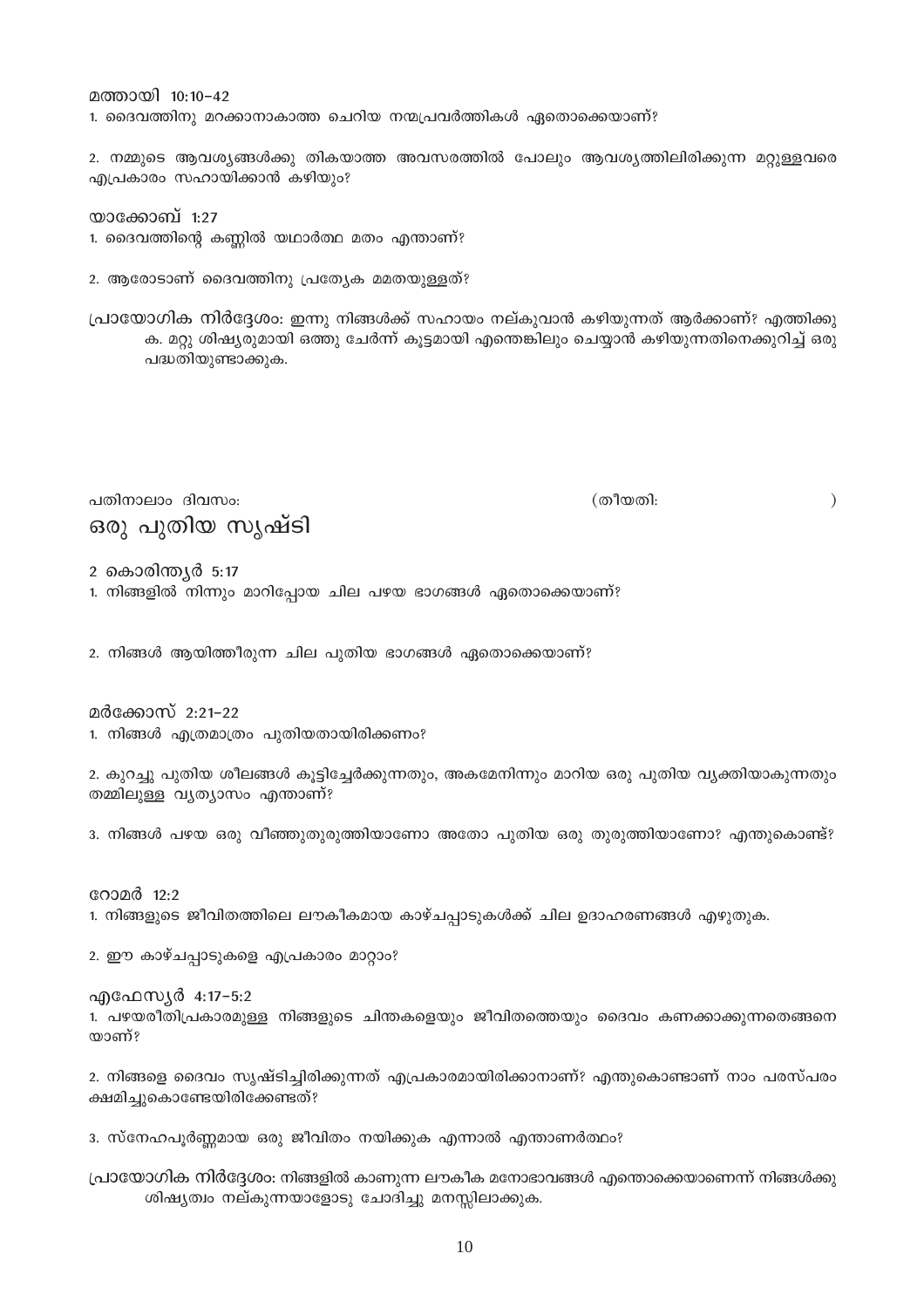പതിനഞ്ചാം ദിവസം:

സ്വർഗ്ഗത്തെക്കുറിച്ചുള്ള പ്രത്യാശ

1. ആരാണ് ക്രിസ്തുവിന്റെ മണവാട്ടി?

2. സ്വർഗ്ഗത്തെക്കുറിച്ചു വിവരിക്കുക.

(തീയതി:

(തീയതി:

 $\big)$ 

 $\lambda$ 

### വെളിപാട് 20:11-15

വെളിപാട് 21:1-8

ത്തിൽ ഉണ്ടോ?

കൊണ്ടാണ്?

വെളിപാട് 22:1-6

വെളിപാട് 22:14-15

പതിനാറാം ദിവസം:

1. അന്തിമവിധി ദിവസത്തെക്കുറ്ച്ച് ചിന്തിച്ചുനോക്കുക. ആരായിരിക്കും വിധി കല്പിക്കാനായി ഉണ്ടാവുക?

2. എന്തു തരത്തിലുള്ള ഒരു മനോവികാരത്തിലൂടെയായിരിക്കും അപ്പോൾ എല്ലാവരും കടന്നു പോവുക?

3. എട്ടാം വാക്യവുമായി നിങ്ങളെ താരതമ്യം ചെയ്യുക. ഈ പാപങ്ങളിൽ ഏതെങ്കിലും നിങ്ങളുടെ ജീവിത

2. ഈ വാകൃങ്ങളെല്ലാം വിശ്വാസയോഗ്യവും വാസ്തവവുമാണെന്ന് ദൈവം നമ്മെ അറിയിക്കുന്നത് എന്തു

പ്രായോഗിക നിർദ്ദേശം: സ്വർഗ്ഗത്തിൽ ദൈവം വാഗ്ദാനംചെയ്യുന്ന കാര്യങ്ങളെ ഓർത്തു പ്രാർത്ഥി

ക്കുക. ഏതെങ്കിലും പാപംഏറ്റുപറയാനും മാറ്റംവരുത്താനുമുണ്ടെങ്കിൽ ഇന്നുതന്നെ അതുചെയ്യുക.

1. സ്വർഗ്ഗത്തിൽ മറ്റേതെല്ലാം നിത്യ സന്തോഷങ്ങളാണ് കാണാൻ കഴിയുന്നത്?

ഈ പാപങ്ങളിൽ ഏതെങ്കിലും നിങ്ങളുടെ ജീവിതത്തിൽ നിലവിലുണ്ടോ?

1 പത്രോസ് 2:9-10

1. ഒരു രാജകീയ പുരോഹിതൻ എന്നാൽ എന്താണ്?

2. നിങ്ങൾ പങ്കുവയ്ക്കേണ്ട സന്ദേശം എന്താണ്?

രക്ഷിക്കാനായി രക്ഷിക്കപ്പെട്ടവർ

3. ദൈവസ്തുതികൾ നിങ്ങൾ പ്രഘോഷിക്കുന്നുണ്ടോ, അതോ കുറച്ചു ക്ഷണക്കത്തുകളുടെ വിതരണം മാത്രമാണോ നടക്കുന്നത്?

2 കൊരിന്ത്യർ 5:14–21

1. നിങ്ങൾ ജീവിക്കുന്നത് യേശുവിനുവേണ്ടിയാണോ അതോ നിങ്ങൾക്കുവേണ്ടിയാണോ എന്ന് എപ്ര കാരം മനസ്സിലാക്കാൻ സാധിക്കും?

2. ക്രിസ്തുവിന്റെ സ്ഥാനപതിയാവുക എന്നാൽ എന്താണ്?

3. ക്രിസ്തുവിനെ നിങ്ങൾ മറ്റുള്ളവരുടെ മുന്നിൽ അവതരിപ്പിക്കുന്ന രീതിയിൽ യേശു പ്രസാദമുള്ളവ നായിരിക്കുമോ?

4. മനുഷ്യരോടു അപേക്ഷിക്കുകയും അവരെ പ്രേരിപ്പിക്കുകയും ചെയ്യുക എന്നാൽ എന്താണ്?

5. നഷ്ടപ്പെട്ടവരോടു നിങ്ങൾക്കുണ്ടാകേണ്ട മനോഭാവം എന്താണ്?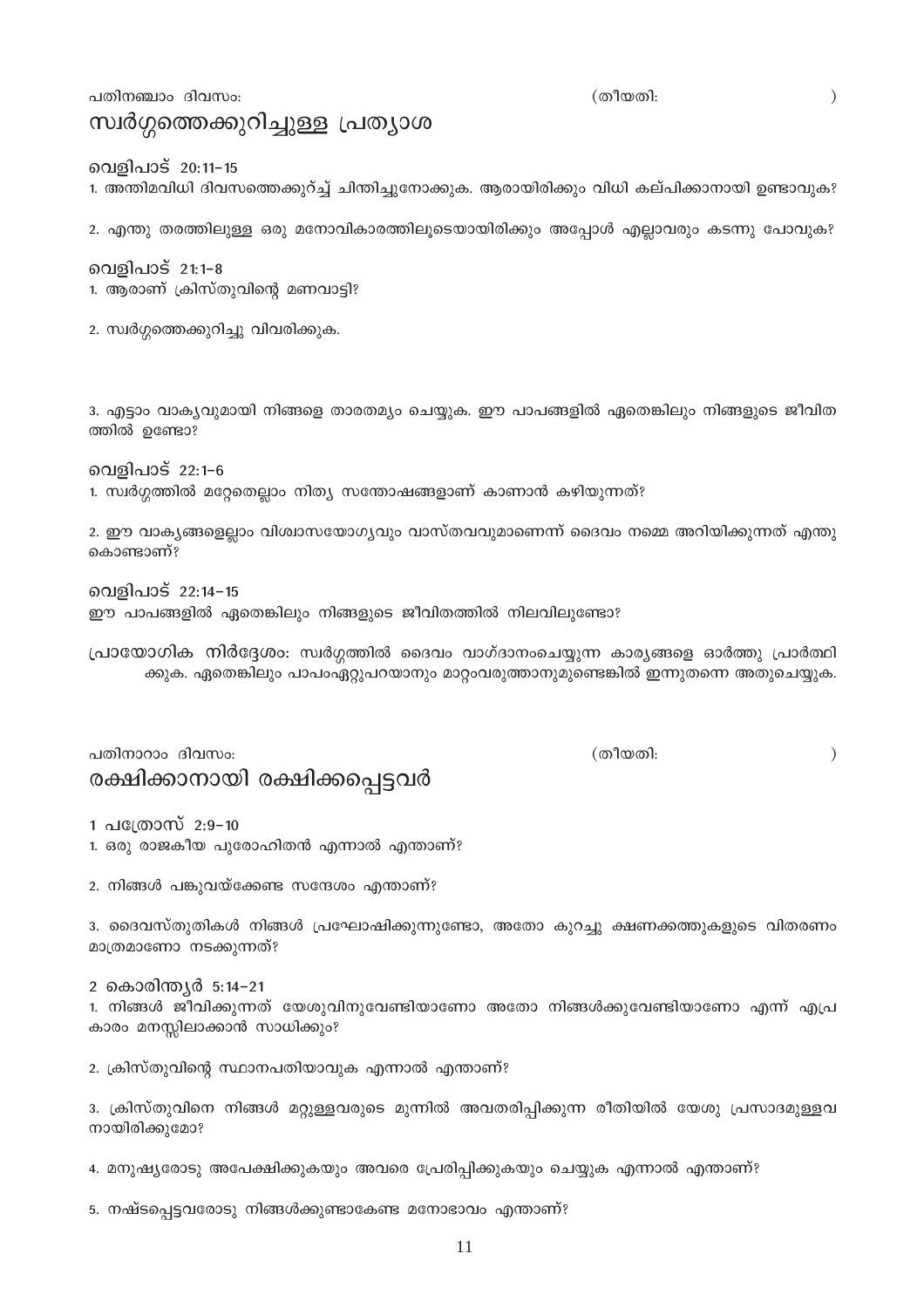അപ്പ 17:16-34

1. എന്താണ് പൗലോസിനെ അസ്വസ്ഥനാക്കിയത്?

2. നിങ്ങളുടെ പട്ടണത്തിലെ ഏതൊക്കെ കാഴ്ചകളാണ് നിങ്ങളിൽ അസ്വസ്ഥത ഉണ്ടാക്കേണ്ടത്?

3. പൗലോസ് എവിടെപ്പോയാണ് തന്റെ വിശ്വാസം പങ്കുവച്ചത്?

4. അവരുടെ മതതീക്ഷ്ണതയെ പ്രശംസിച്ചുകൊണ്ട് പൗലോസ് തന്റെ സന്ദേശം ആരംഭിച്ചതെന്തുകൊണ്ട്?

5. പൗലോസിന്റെ പ്രഘോഷണരീതിയെക്കുറിച്ച് ഈ വേദഭാഗം നമ്മെ പഠിപ്പിക്കുന്നത് എന്തൊക്കെയാണ്?

പ്രായോഗിക നിർദ്ദേശം: ഈ വേദഭാഗത്തിൽ നിന്നും ഇവാഞ്ചലിസത്തെക്കുറിച്ച് നിങ്ങൾക്കു പഠിക്കാൻ കഴിഞ്ഞ നാലുകാര്യങ്ങളെങ്കിലും എഴുതുക. ഇക്കാര്യങ്ങൾ മനസ്സിൽ വച്ചുകൊണ്ട് വിശ്വാസം പങ്കു വയ്ക്കുവാൻ ശ്രദ്ധിക്കുക.

പതിനേഴാം ദിവസം: (തീയതി: ഇടറിയിരിക്കുന്നോ അതോ മുഴുകിയിരിക്കുന്നോ?

 $\mathcal{E}$ 

ലുക്കോസ് 10:38-42 1. എന്തുകൊണ്ടാണ് മാർത്താ പലകാര്യങ്ങളിൽ വ്യാപൃതയായിരുന്നത്?

2. എന്തു വികാരങ്ങളാണ് അവരെ നയിച്ചത്?

3. ഈ ആഴ്ചയിൽ നിങ്ങളെ ഇടറിച്ച ചില കാര്യങ്ങൾ എന്തൊക്കെയാണ്?

- 4. നിങ്ങൾക്ക് കുടുതൽ സാമ്യം ആരോടാണ് മാർത്തായോടോ അതോ മറിയത്തോടോ?
- 5. മറിയം എന്താണു തിരഞ്ഞെടുത്തത്?
- 6. എന്തുകൊണ്ടാണ് അതു മികച്ചതാണെന്നു യേശു പറഞ്ഞത്?

ലുക്കോസ് 8:14

1. ഞെരുക്കുക എന്ന വാക്കിന്റെ അർത്ഥമെന്താണ്?

2. അതിന്റെ ഫലമെന്താണ്?

3. എന്തൊക്കെ ആകുലതകളാണ്/സാമ്പത്തിക പ്രയാസങ്ങളാണ്/ജോലിഭാരങ്ങളാണ്/സുഖകാംക്ഷയാണ് ആത്മീയമായി കൂടുതൽ വളരുന്നതിൽ നിന്നും നിങ്ങളെ തടസ്സപ്പെടുത്തുന്നത്?

ലുക്കോസ് 12:35–40 1. യേശുവിനു വേണ്ടി ഒരുക്കപ്പെട്ടവരായി ഉണർന്നിരിക്കേണ്ടതിന്റെ ആവശ്യകതയെന്താണ്?

2. നിങ്ങളുടെ ആത്മീയലക്ഷ്യങ്ങളിൽ നിന്നും വ്യതിചലിച്ച് മറ്റുകാര്യങ്ങളിൽ മുഴുകിയിരിക്കുമ്പോൾ യേശു വിന് എന്തു തോന്നലാകും ഉണ്ടാവുക?

പ്രായോഗിക നിർദ്ദേശം: മറ്റു കാര്യങ്ങളിൽ വ്യാപൃതരായിരുന്ന് സമയം പാഴാക്കുന്നവരാണു നിങ്ങൾ എങ്കിൽ ഓരോ ദിവസത്തേക്കുമായി ഒരു സമയക്രമപട്ടിക എഴുതിയുണ്ടാക്കുക. മറ്റുശിഷ്യന്മാരുടെ സഹായം തേടുക.

ഇടർച്ചയുണ്ടാക്കുന്ന കാര്യങ്ങൾ: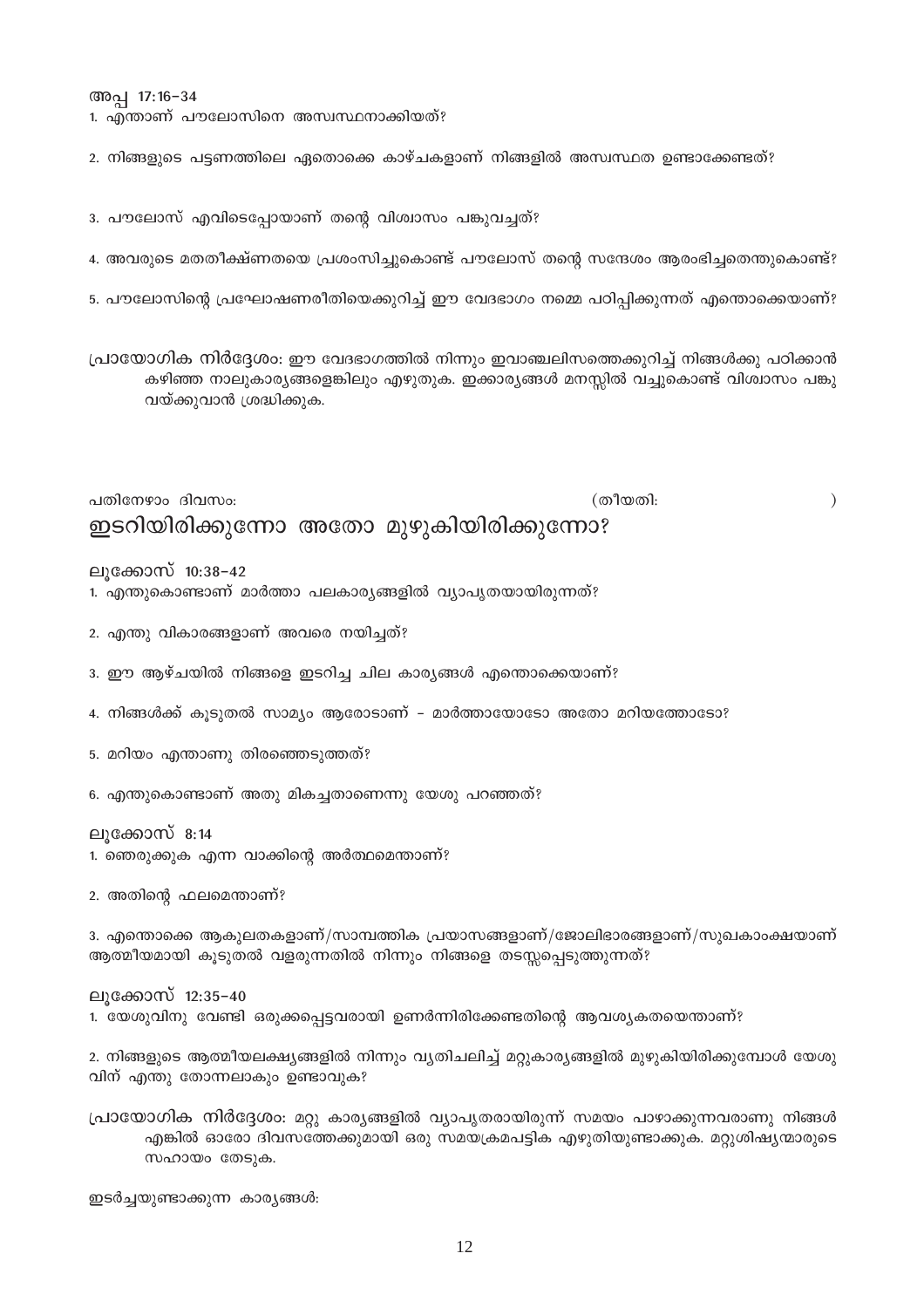13

## പതിനെടാം ദിവസം: മറ്റുള്ളവരിൽ നിന്നുമുള്ള പഠനം

മത്തായി 18:1–4

1. ഏതു തരത്തിലുള്ള ഒരു ഹൃദയമാണ് ദൈവം നമ്മിൽനിന്നും ആഗ്രഹിക്കുന്നത്?

2. കുട്ടികളിലെ ഏതുതരം സ്വഭാവഗുണങ്ങളാണ് നാം അനുകരിക്കേണ്ടത്?

- 1 തെസ്സലോനികൃർ 5:12-14
- 1. കർത്താവിൽ നിങ്ങളെ ഭരിക്കുന്നവർ ആരാണ്?
- 2. പ്രായമോ വിദ്യാഭ്യാസ യോഗ്യതകളോ ഇതിനൊരു മാനദണ്ഢമാണോ?

3. നിങ്ങളുടെ ഇടയിൽ കഠിനാധ്വാനം ചെയ്യുകയും നല്ല മാതൃകവയ്ക്കുകയും നിങ്ങളെ ഉപദേശിക്കുകയും ചെയ്യുന്ന ആളുകളുടെ പേരെഴുതുക.

4. അവരോടു നിങ്ങൾ ബഹുമാനം പ്രദർശിപ്പിക്കുന്നുണ്ടോ?

5. വിശേഷാൽ സഹായം ആവശ്യമുള്ള ശിഷ്യന്മാർ ആരൊക്കെയാണ്? (വാക്യം 14)

6. ഇക്കാര്യങ്ങളെപ്രതി നിങ്ങൾക്കും പ്രബോധനം ലഭിച്ചിട്ടുണ്ടോ?

സങ്കീർത്തനം 119:99–100

1. മതിയായ പക്വതയും തിരിച്ചറിവും നമുക്കു നല്കുന്നത് എന്താണ്?

2. നൂറാം വാക്യം നമ്മുടെ സമൂഹം ചിന്തിക്കുന്നതിന്റെ വിപരീതമായിരിക്കുന്നത് എപ്രകാരമെല്ലാമാണ്?

3. പ്രായം കുറഞ്ഞ ഒരാളിനാൽ നിങ്ങൾ പ്രബോധിപ്പിക്കപ്പെടുമ്പോഴോ/ശിഷ്യത്വംനല്കപ്പെടുമ്പോഴോ/ തിരുത്തപ്പെടുമ്പോഴോ ഒക്കെ നിങ്ങൾക്കുണ്ടായിരിക്കേണ്ട മനോഭാവമെന്താണ്?

1 തിമോത്തി 4:11-12 ഇളപ്പമുള്ള നായകരിൽനിന്നും കർത്താവു പ്രതീക്ഷിക്കുന്നത് എന്തു മനോഭാവമാണ്?

സങ്കീർത്തനം 32:8-10 ഒരു കുതിരയേയോ അല്ലങ്കിൽ കോവർകഴുതയേയോ പോലെ നാം ആകുന്നത് എപ്പോഴാണ്?

പ്രായോഗിക നിർദ്ദേശം: പ്രായത്തിൽ/ശിഷ്യത്വത്തിൽ ഇളപ്പമുള്ള ശിഷ്യരിൽനിന്നും ശിഷ്യത്വം സ്വീക രിക്കേണ്ടിവരുമ്പോൾ നിങ്ങൾ പ്രതിരോധമനോഭാവം പുലർത്തിയിട്ടുണ്ടെങ്കിൽ മാനസാന്തരപ്പെടു ക, അവരിൽ നിന്നും ശിഷ്യത്വം സ്വീകരിക്കുക. പ്രായത്തിൽ ഇളപ്പമുള്ള ഒരാളാണു നിങ്ങളെങ്കിൽ, വിശ്വാസികൾക്ക് ഒരു നല്ല മാതൃകയായി ജീവിക്കുക.

പത്തൊൻപതാം ദിവസം: ശക്തമായ പ്രാർത്ഥന

1 ദിനവൃത്താന്തം 17:15–22

1. പ്രാർത്ഥനാസമയത്ത് ദാവീദിനു ദൈവത്തിനുനേരെയുണ്ടായിരുന്ന മനോവികാരങ്ങൾ എന്തായിരുന്നു? എന്തുകൊണ്ട്?

2. അർഹിക്കപ്പെടാത്ത മാന്യയും അനുഗ്രഹങ്ങളും ദൈവം നിങ്ങളുടെമേൽ ചൊരിഞ്ഞത് ഏതൊക്കെവി ധത്തിലാണ്?

3. ഇസ്രായേലിനെ ദൈവം ഏതൊക്കെ രീതിയിൽ അനുഗ്രഹിച്ചു?

 $\mathcal{L}$ 

(തീയതി:

 $\mathcal{E}$ 

(തീയതി: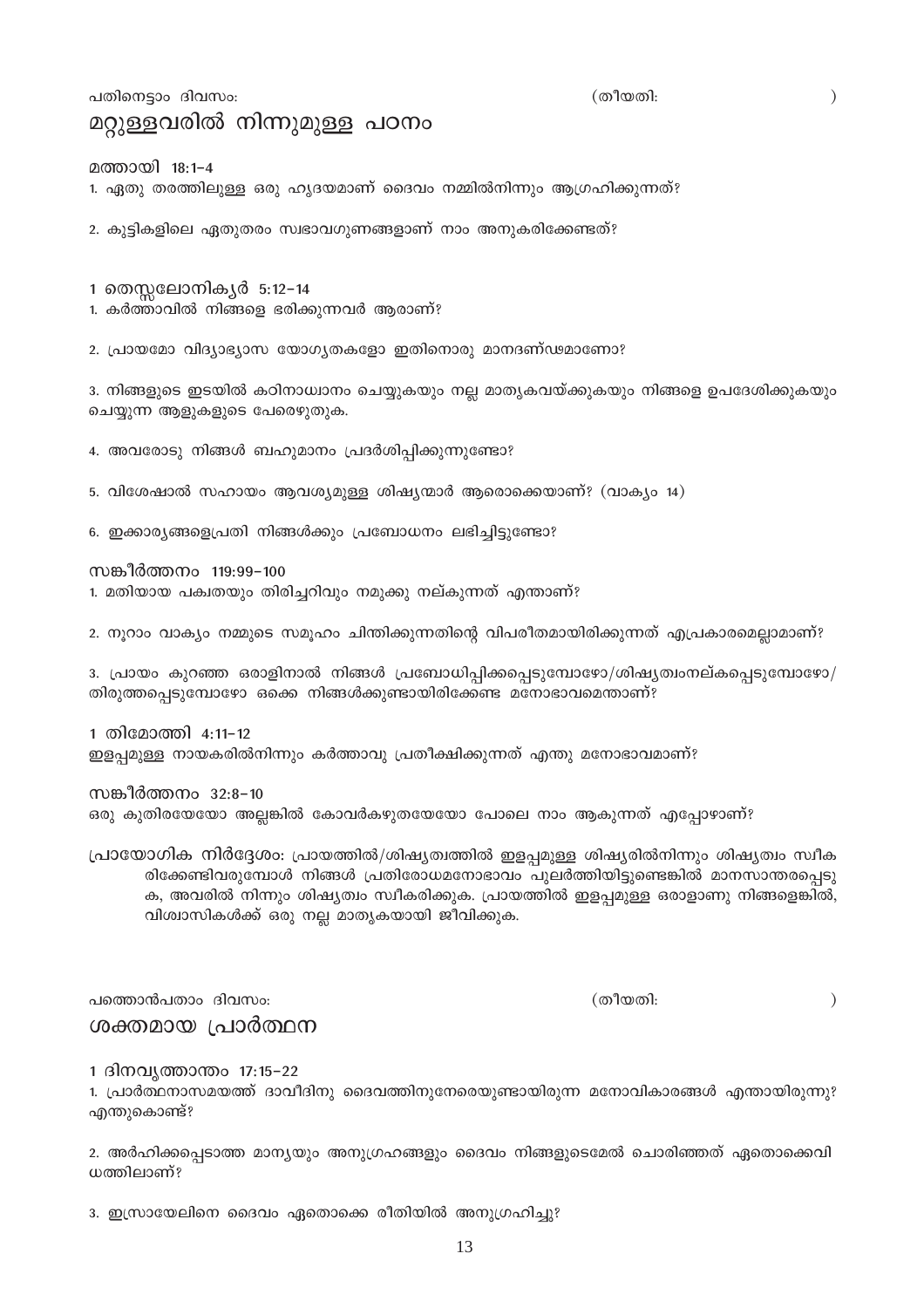4. ഇന്നത്തെ ആളുകൾക്കായി അതിലും വലിയ ഏതൊക്കെ കാര്യങ്ങളാണ് ദൈവം ചെയ്യുന്നത്?

5. ഈ പ്രാർത്ഥനയിൽ ദാവീദ് ദൈവത്തോടു പുലർത്തുന്ന മനോഭാവം എന്താണ്?

ഉല്പത്തി 24:10-27

1. ഈ പ്രാർത്ഥനയ്ക്ക് ദൈവം ധൃതിയിൽ ഉത്തരം നല്കിയത് എന്തുകൊണ്ടാണ്?

2. ദാസന്റെ പ്രാർത്ഥന ലളിതമായിരുന്നു, എങ്കിലും അവന്റെ വിശ്വാസം വലുതായിരുന്നു – എപ്രകാരം ശരി വയ്ക്കാൻ കഴിയും?

3. പ്രാർത്ഥനയ്ക്കു മറുപടി ലഭിച്ചപ്പോൾ ദാസന്റെ ആദ്യപ്രതികരണമെന്തായിരുന്നു?

4. മറുപടിലഭിച്ച എല്ലാപ്രാർത്ഥനയെയും ഓർത്തു നിങ്ങൾ ദൈവത്തിനു നന്ദിപറയുന്നുണ്ടോ?

യാക്കോബ് 5:15–18

1. പ്രാർത്ഥനയെ ശക്തവും പ്രയോജനപ്രദവുമാക്കുന്നത് എന്താണ്?

2. നിങ്ങളുടെ പ്രാർത്ഥന താത്പര്യത്തോടെയും പരമാർത്ഥതയോടെയും ഉള്ളതാണോ?

3. വലിയ വിശ്വാസത്തോടെയാണോ നിങ്ങളുടെ പ്രാർത്ഥന? നീതിപൂർണ്ണമായാണോ നിങ്ങൾ ഈ ആഴ്ച യിൽ ജീവിച്ചത്?

പ്രായോഗിക നിർദ്ദേശം: വളരെ വിശേഷപ്പെട്ടരീതിയിലാകട്ടെ ഇന്നത്തെ പ്രാർത്ഥന. വിശ്വാസത്തോ ടെയും നന്ദിയോടുകൂടെയും പ്രാർത്ഥിക്കുക.

ഇരുപതാം ദിവസം:

## ലോകത്താൽ പരീക്ഷിക്കപ്പെട്ടത്

സങ്കീർത്തനം 73:1–14

1. തന്റെ ചുറ്റിനുമുണ്ടായിരുന്ന രക്ഷകൈവന്നിട്ടില്ലാത്ത ധനികരെക്കുറിച്ച് ഏഴുത്തുകാരന് എന്തു തോന്നലാ ണുള്ളത്?

2. ജീവിതം ന്യായമല്ല എന്ന തോന്നൽ സങ്കീർത്തകനുണ്ടായത് എന്തൊക്കെ കാരണങ്ങളാണ്?

3. ലോകത്തിൽ ധനികരായ ആളുകളോട് നിങ്ങൾക്ക് അസൂയ തോന്നിയിട്ടുണ്ടോ?

4. ശിഷ്യനായതിനുശേഷം ഇത്തരം ചിന്തകളിൽ ഉൾപ്പെട്ടിട്ടുണ്ടോ? അതിനെക്കുറിച്ചു തുറന്നു സംസാരിച്ചി ട്ടുണ്ടോ?

സങ്കീർത്തനം 73:15-22 1. അവരുടെ അന്ത്യത്തെക്കുറിച്ച് സങ്കീർത്തകൻ തിരിച്ചറിഞ്ഞത് എന്താണ്?

2. ന്യായവിധി ദിവസത്തിൽ അവസാനിക്കുന്ന ഒരു ദിവാസ്വപ്നമായി ഈ കാണുന്ന നല്ലജീവിതം തീരുന്ന തെങ്ങനെയാണ്?

3. അവരെനോക്കി അസുയപെടുമ്പോൾ സങ്കീർത്തകൻ ചിന്തിക്കുന്ന കാര്യങ്ങൾ എന്തെല്ലാമാണ്?

സങ്കീർത്തനം 73:23–28 1. ദൈവവുമായുള്ള തന്റെ ബന്ധത്തെക്കുറിച്ച് സങ്കീർത്തകൻ തിരിച്ചറിയുന്ന കാര്യങ്ങൾ എന്തൊക്കെയാണ്?

2. 25-26 വാകൃങ്ങൾ മനഃപാഠമാക്കുക

(തീയതി:

 $\mathcal{E}$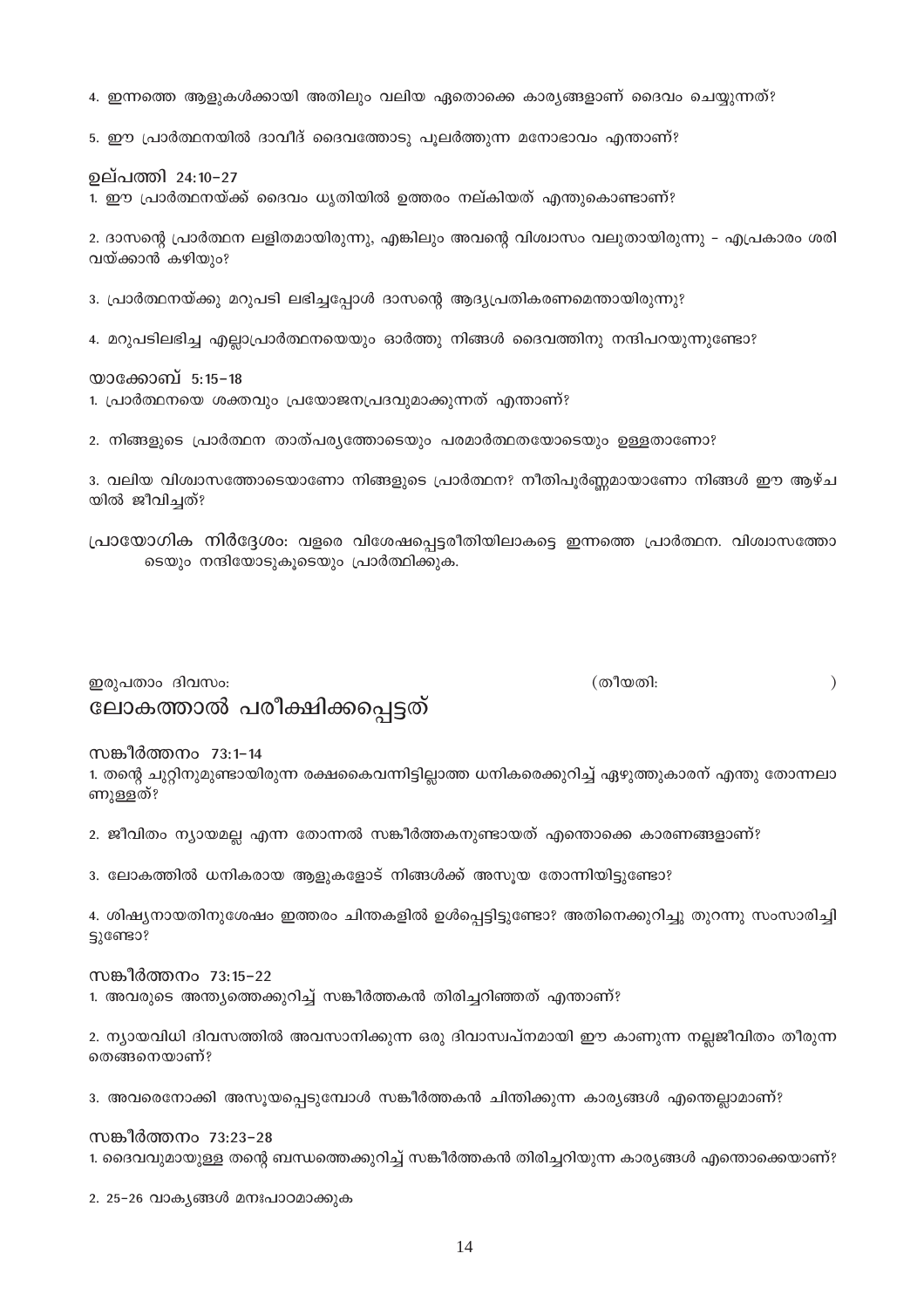1 യോഹന്നാൻ 2:15-17

1. ലോകത്തിലെ ഏതൊക്കെ കാര്യങ്ങളെയാണ് നിങ്ങൾ വെറുക്കേണ്ടത്?

2. ഇപ്പോഴും നിങ്ങൾക്ക് ആകർഷണം തോന്നുന്ന ലൗകീകകാര്യങ്ങൾ ഏതൊക്കെയാണ്?

പ്രായോഗിക നിർദ്ദേശം: ലോകത്തെക്കുറിച്ചുള്ള നിങ്ങളുടെ തോന്നലുകളെക്കുറിച്ച് നിങ്ങളുടെ ശിഷ്യ ത്വപങ്കാളിയുമായി പങ്കുവയ്ക്കുക. നിങ്ങൾക്കുണ്ടാകുന്ന പ്രലോഭനങ്ങളെന്തൊക്കെയെന്നു തിരിച്ച റിയുക. അവയ്ക്കുവേണ്ടി പ്രാർത്ഥിക്കുക.

തോന്നലുകൾ/പ്രലോഭനങ്ങൾ:

## ഇരുപത്തിഒന്നാം ദിവസം: പീഡനങ്ങളിൽ സന്തോഷം

(തീയതി:

 $\mathcal{E}$ 

മത്തായി 5:10-11

1. പീഡനങ്ങളിൽ നാം സന്തോഷം കണ്ടെത്തേണ്ട കാര്യങ്ങൾ എന്തൊക്കെയാണ്?

2. യേശുവിനെപ്രതി ആളുകൾ നിങ്ങളെ അപമാനിക്കുകയോ നിങ്ങളോടു തിന്മപ്രവർത്തിക്കുകയോ ചെയ്തി ട്ടുണ്ടോ?

3. അപ്പോൾ നിങ്ങൾക്ക് എന്തു തോന്നി?

4. ഇതുപോലുള്ള സാഹചര്യങ്ങൾ നേരിട്ട വേറെ ആരെയെങ്കിലും നിങ്ങൾക്ക് അറിയാമോ?

യോഹന്നാൻ 15:18–23

അപ്പ 5:17-29

 $@2$ (m) $?$ 

അപ്പ 5:40-42

1. മറ്റുള്ളവർ നമ്മോട് ഏതുവിധത്തിൽ പെരുമാറണമെന്നാണ് നാം പ്രതീക്ഷിക്കേണ്ടത്?

3. നിങ്ങളുടെ പ്രതികരണം എന്തായിരുന്നു?

2. എന്തുകൊണ്ടാണ് ലോകം നമ്മെ വെറുക്കുന്നത്?

അപ്പ 4:13-22

2. യേശുവിനെ ആരാധിക്കുന്നതിലോ യേശുവിനെക്കുറിച്ചു പഠിപ്പിക്കുന്നതിലോ പങ്കുവയ്ക്കുന്നതിലോ

ആരെങ്കിലും നിങ്ങളെ തടഞ്ഞിട്ടുണ്ടോ?

1. പത്രോസിനും യോഹന്നാനും ഇത്രമാത്രം ധൈര്യം പകർന്നുകിട്ടിയത് എവിടെനിന്നാണ്?

3. നമ്മുടെ ശിഷ്യത്വജീവിതം കാണുമ്പോൾ ലോകത്തിനു കുറ്റബോധം തോന്നുന്നതെന്തുകൊണ്ടാണ്?

പ്രായോഗിക നിർദ്ദേശം: നാല്പത്തിരണ്ടാം വാക്യം എന്നന്നേയ്ക്കും നിങ്ങളുടെ പ്രേരകവാക്യമാകട്ടെ.

2. എത്തരത്തിലുള്ള ആളുകളാണ് ഈ വകകാര്യങ്ങൾ ചെയ്യുന്നത്?

3. തങ്ങൾ ചെയ്യുന്നതു നിർത്താൻ ആവശ്യപ്പെട്ടപ്പോൾ അപ്പസ്തോലന്മാരുടെ പ്രതികരണം എന്തായി

1. അപ്പസ്തോലന്മാരെ സന്തോഷിപ്പിച്ച കാര്യം എന്തായിരുന്നു?

– യേശുവിനെയും അപ്പസ്തോലന്മാരെയും പീഡിപ്പിച്ചത് അസൂയയാലായിരുന്നു (മർക്കോസ് 15:10) 1. എന്തുകൊണ്ടാണ് ആളുകൾ നമ്മെ ദുഷിക്കുകയോ പീഡിപ്പിക്കുകയോ ചെയ്യുന്നത്?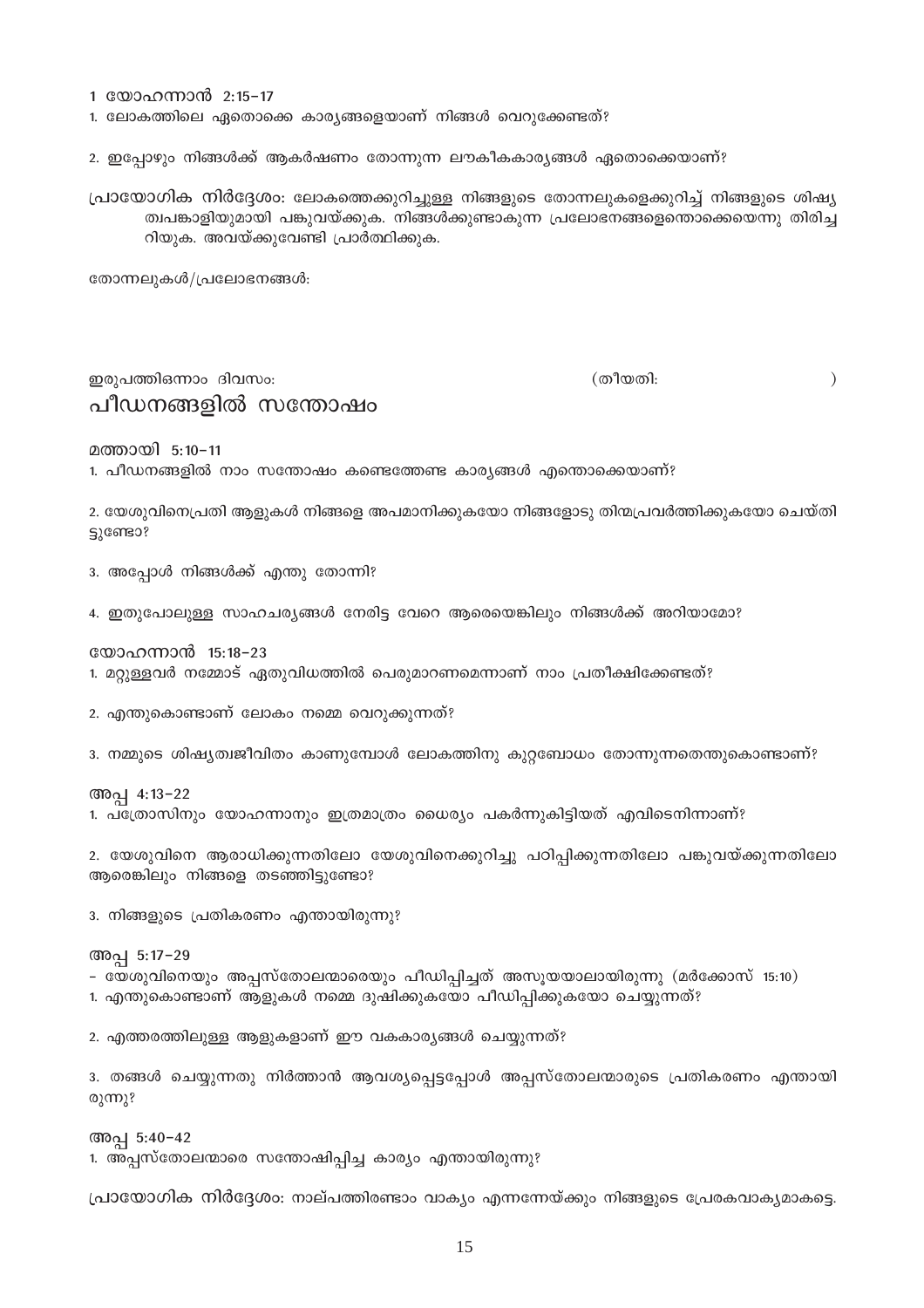പാപങ്ങൾ ഏറ്റുപറയൽ

സങ്കീർത്തനം 32:1-7

1. പാപങ്ങൾ ഏറ്റുപറയാതെ മറച്ചുവയ്ക്കുമ്പോൾ നമുക്കു തോന്നുന്നത് എന്താണ്?

2. സ്നാനത്തിനുശേഷം നിങ്ങൾക്ക് ഇപ്രകാരം തോന്നിയിട്ടുണ്ടോ? ഏറ്റുപറയാൻ ഭയപ്പെടുന്ന ഏതെങ്കിലും പാപം നിങ്ങളിലുണ്ടോ?

സദൃശവാകൃങ്ങൾ 28:13 1. ദൈവത്തിനുമുന്നിൽ നമ്മുടെ പാപം മറച്ചുവയ്ക്കാൻ കഴിയുമോ?

2. ആരോടാണു നാം പാപം ഏറ്റുപറയേണ്ടത്, ദൈവത്തെക്കൂടാതെ?

ഇരുപത്തിമൂന്നാം ദിവസം:

ഫിലിപ്പിയർ 2:19-24

പ്രായോഗിക നിർദ്ദേശം: യഥാർത്ഥമായും നിങ്ങൾ കരുതുന്നു എന്ന് വേറെയൊരു ശിഷ്യനെ ബോധ്യ പ്പെടുത്തിക്കൊടുക്കാനുള്ള പ്രായോഗിക വഴികളെക്കുറിച്ചു ചിന്തിക്കുക. ഇന്നുതന്നെ അതു ചെയ്യു  $\uparrow$ 

ന്തുകൊണ്ടാണ്?

2. മറ്റുള്ളവരുടെ കാര്യത്തിൽ തിമോത്തിക്കുള്ള താത്പര്യം യഥാർത്ഥമായതെന്ന് കരുതാൻ കഴിയുന്നതെ

4. നിങ്ങൾ ഇന്നു മരിക്കുകയാണെങ്കിൽ, നിങ്ങളെ ഓർമ്മിക്കുന്നത് എന്തൊക്കെ കാര്യങ്ങളാലായിരിക്കും?

5. തബീത്തയുടെ ജീവിതത്തിൽ നിന്നും നമുക്കു പഠിക്കാൻ കഴിയുന്ന കാര്യങ്ങൾ എന്തൊക്കെയാണ്?

3. അവർക്കുവേണ്ടി അത്രമാത്രം കാര്യങ്ങൾ ചെയ്യാനുള്ള തബീത്തയുടെ പ്രേരണ എന്തായിരുന്നു?

2. അവളുടെ വിശേഷാൽ സുഹൃത്തുക്കൾ ആരൊക്കെയായിരുന്നു?

അപ്പ 9:36-42

1. തബീത്ത എല്ലാവരുടെയും സ്നേഹഭാജനമായത് എന്തുകൊണ്ടാണ്?

1. മറ്റുള്ളവരിൽനിന്നും തിമോത്തി വ്യത്യസ്തനായത് എന്തുകൊണ്ടാണ്?

3. തിമോത്തിയോടു കൂടുതൽ താദാത്മ്യം പ്രാപിപ്പാൻ നിങ്ങൾക്കെങ്ങനെ കഴിയും?

4. വ്യക്തമായ ഉദാഹരണങ്ങൾ താഴെ എഴുതുക:

3. പതിനേഴാം വാക്യം നമുക്കെപ്രകാരം പ്രായോഗികമാക്കാം?

2. തന്റെ ശിഷ്യന്മാരെ അവൻ പഠിപ്പിക്കാൻ ശ്രമിച്ചത് എന്താണ്?

യോഹന്നാൻ 13:1-17 1. തന്റെ സ്നേഹത്തിന്റെ പൂർണ്ണത യേശു പ്രകടിപ്പിച്ചത് എപ്രകാരമാണ്?

ഇരുപത്തിരണ്ടാം ദിവസം: നല്കുന്ന ജീവിതം

 $\mathcal{E}$ 

(തീയതി:

(തീയതി:

 $\big)$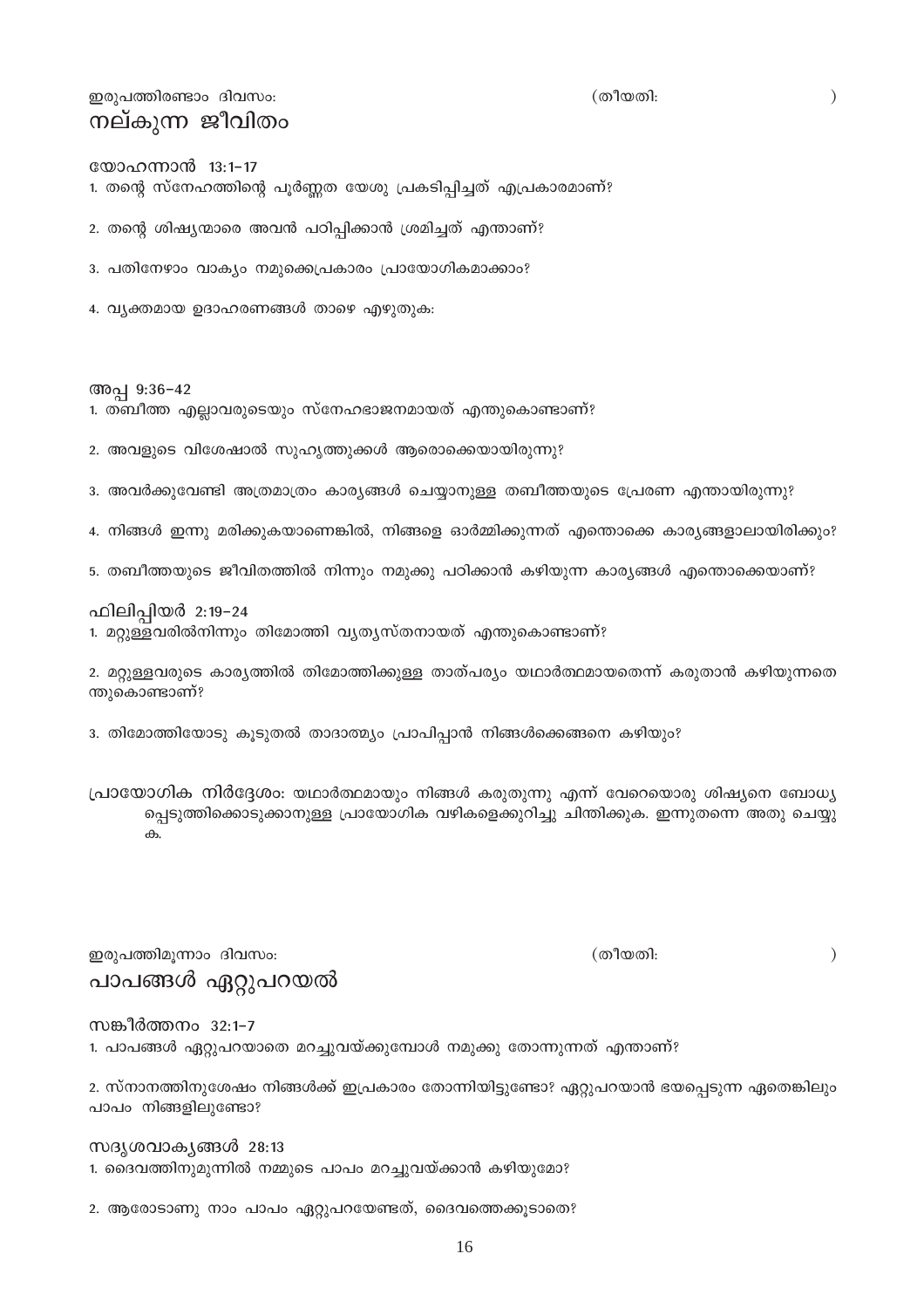2 കൊരിന്ത്യർ 6:11–13

3. നിങ്ങളുടെ ജീവിതത്തെക്കുറിച്ച് അവർക്ക് എല്ലാം അറിയാമോ?

2. മറ്റു ശിഷ്യന്മാരുടെ അടുക്കൽ ഇതുപോലുള്ള സൗഹൃദം നിങ്ങൾക്കുണ്ടോ?

യോഹന്നാൻ 15:15 1. യേശു തന്റെ ശിഷ്യന്മാരുമായി പങ്കുവച്ചത് എന്തുകാര്യമാണ്?

ഇരുപത്തിഅഞ്ചാം ദിവസം: തുറന്ന മനോഭാവം

പ്രായോഗിക നിർദ്ദേശം: കുടുംബത്തിൽ നിന്നും നിങ്ങൾ നേരിടുന്ന സമ്മർദ്ദങ്ങളെക്കുറിച്ച് വിശ്വാസ സ്ഥിരതയുള്ള ശിഷ്യന്മാരുമായി പങ്കുവയ്ക്കുക. നിങ്ങൾ മാറ്റം വരുത്തേണ്ട എന്തെങ്കിലും കാര്യ മുണ്ടോ?

യാണ്?

സങ്കീർത്തനം 66:18-19

ഇരുപത്തിനാലാം ദിവസം:

1. യേശുവിനെ കേൾക്കാതെ, നമ്മുടെ കുടുംബത്തോടു സ്നേഹം കാണിക്കുന്ന വഴികൾ ഏതൊക്കെ

മത്തായി 10:37-39

യോഹന്നാൻ 7:1-9 1. യേശുവിന്റെ സ്വന്തം സഹോദരന്മാർ അവനെക്കുറിച്ചു ചിന്തിച്ചത് എന്തായിരുന്നു?

3. യേശു അവരുടെ കുടെ പോയിരുന്നുവെങ്കിൽ എന്തു സംഭവിക്കുമായിരുന്നു?

2.തന്റെ കുടുംബത്തിന്റെ ആവശ്യം യേശു അനുസരിച്ചത് എന്തിനുവേണ്ടിയായിരുന്നു?

ത്തിലുള്ളവർ നിങ്ങളെ തടയാൻ ശ്രമിച്ചിട്ടുണ്ടോ?

2. ദൈവത്തെ സേവിക്കുന്നതുവഴി നിങ്ങൾ സ്വയം നശിപ്പിക്കുകയാണെന്നു കരുതി നിങ്ങളുടെ കുടുംബ

മർക്കോസ് 3:20–21 1. യേശുവിന്റെ കുടുംബം അവനെപ്രതി അസ്വസ്ഥമായത് എന്തിനാലാണ്?

ക്കുറിക്കുക, ഇന്നുതന്നെയെങ്കിലും അവ ഏറ്റുപറയുക.

കുടുംബത്തിൽ നിന്നുമുള്ള സമ്മർദ്ദം

ലുക്കോസ് 8:17 1. നമ്മുടെ പാപങ്ങൾ മറച്ചുവയ്ക്കാൻ ശ്രമിക്കുന്നത് വിഡ്ഢിത്തമാകുന്നത് എന്തുകൊണ്ടാണ്?

1. പാപം മറച്ചുവയ്ക്കുകയോ, പാപത്തിൽ ആനന്ദിക്കുകയോ ചെയ്താൽ എന്താണു സംഭവിക്കുക?

പ്രായോഗിക നിർദ്ദേശം: തുറന്നു പറയാത്തതിനാൽ നിങ്ങളെ വിഷമത്തിലാക്കുന്ന പാപങ്ങളെക്കുറിച്ചു

ഓർത്തുനോക്കുക - മനോഭാവത്തിലോ, പ്രവർത്തിയിലോ, ചിന്തയിലോ ഉള്ളവ. അവയെ താഴെ

(തീയതി:

(തീയതി:

 $\mathcal{E}$ 

 $\mathcal{E}$ 

3. ഏറ്റുപറയാത്ത പാപം നിങ്ങളുടെ ജീവിതത്തിൽ ഉണ്ടാക്കുന്ന അനന്തരഫലങ്ങൾ ഏവയാണ്?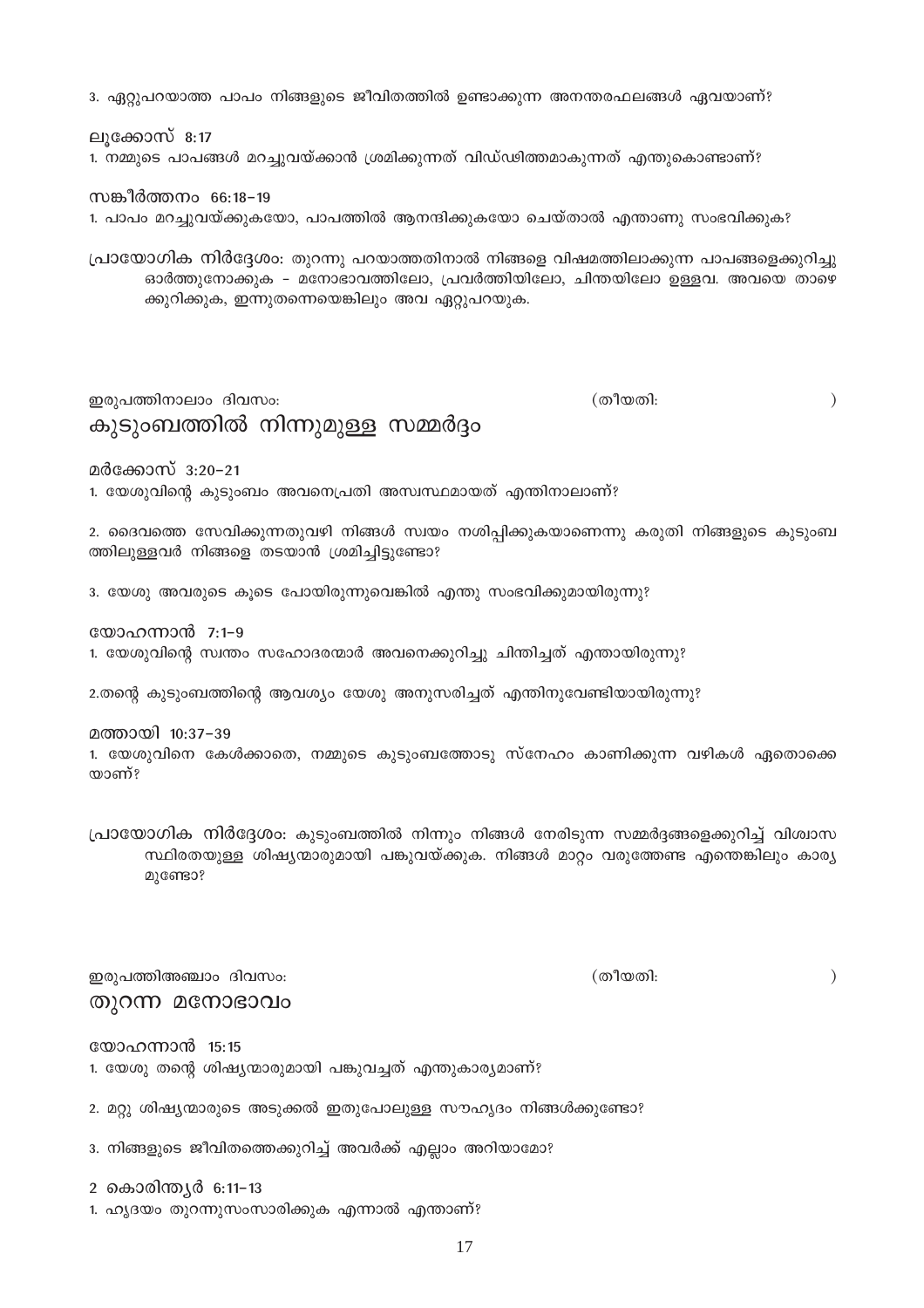2. നിങ്ങൾ വഴിനടത്തുന്നവരുടെയടുത്ത് ഹൃദയം തുറന്നു സംസാരിക്കുന്നുണ്ടോ?

3. ആരോടും പങ്കുവയ്ക്കാത്ത നിങ്ങളുടെ ചില ചിന്തകൾ/വികാരങ്ങൾ എന്തൊക്കെയാണ്? എഴുതുക.

### സദൃശവാകൃങ്ങൾ 20:5

1. നിങ്ങളെ വഴിനടത്തുന്നവരുടെയടുത്ത് തുറന്നമനോഭാവത്തോടെ സംസാരിക്കുന്നവരാണോ നിങ്ങൾ അതോ അവർക്കു നിങ്ങളെ തുരന്ന് വെളിയിലെടുക്കേണ്ടിവരുന്നുണ്ടോ?

പ്രായോഗിക നിർദ്ദേശം: നിങ്ങൾ ഇതുവരെ പങ്കുവച്ചിട്ടില്ലാത്ത വികാരങ്ങളും പദ്ധതികളും രഹസ്യങ്ങ ളുമെല്ലാം തുറന്നുപറയാനായി കുറച്ചു സമയം കണ്ടെത്തുക. ഈ ആഴ്ചയിൽ തന്നെ അതു ചെയ്യു

 $\uparrow$ 

(തീയതി: ഇരുപത്തിആറാം ദിവസം: സംശയ നിവാരണം

മത്തായി 11:1-6

1. യേശുവിനെക്കുറിച്ച് ഇത്രമാത്രം അറിയാമായിരുന്നിട്ടും സ്നാപകയോഹന്നാന്റെ മനസ്സിൽ സംശയം ഉയ രാൻ കാരണമെന്ത്?

2. തന്റെ സംശയങ്ങളെ എതുരീതിയിലാണ് യോഹന്നാൻ കൈകാര്യം ചെയ്തത്?

3. നിങ്ങളുടെ ഉള്ളിൽ സംശയങ്ങൾ ഉയരുമ്പോൾ നിങ്ങളും ചെയ്യേണ്ടത് എന്താണ്?

മത്തായി 18:16-17

1. ഇതു നിങ്ങളെ അത്ഭുതപ്പെടുത്തുന്നുണ്ടോ? സംശയബാധിതരായ തന്റെ ശിഷ്യന്മാരുടെയടുത്ത് എന്തു ചെയ്യാനാണ് യേശു കല്പിച്ചതെന്നറിയാൻ തുടർന്നു വായിക്കുക.

1 കൊരിന്ത്യർ 15:11-14

1. കൊരിന്തിലെ ശിഷ്യന്മാർക്കുണ്ടായ സംശയം എന്താണ്? ആദ്യം അവർ വിശ്വസിച്ചിരുന്നു, എന്നാൽ പിന്നീട് ചിലരുടെയുള്ളിൽ സംശയം ജനിച്ചു.

2. ആദ്യം വിശ്വസിച്ചിട്ട് പിന്നീട് സംശയം തോന്നിയ ഏതൊക്കെ കാര്യങ്ങളാണ് നിങ്ങളുടെ ജീവിതത്തിൽ ഉണ്ടായിട്ടുള്ളത്?

ലൂക്കോസ് 24:36-45

1. സംശയങ്ങളുടെ ഉറവിടം എവിടെയാണെന്നാണു നിങ്ങൾ കരുതുന്നത്?

2. വിശ്വാസം തിരികെ ലഭിക്കാൻ യേശു അവരെ എപ്രകാരമാണു സഹായിച്ചത്?

പ്രായോഗിക നിർദ്ദേശം: തുറന്നു പറയുന്നതിലൂടെയും വചനം ഉപയോഗിക്കുന്നതിലൂടെയും പ്രാർത്ഥ നയിലൂടെയും അനുസരണയിലൂടെയും സംശയങ്ങൾ എപ്രകാരം നിവാരണം ചെയ്യപെടുന്നു എന്നെ ഴുതുക.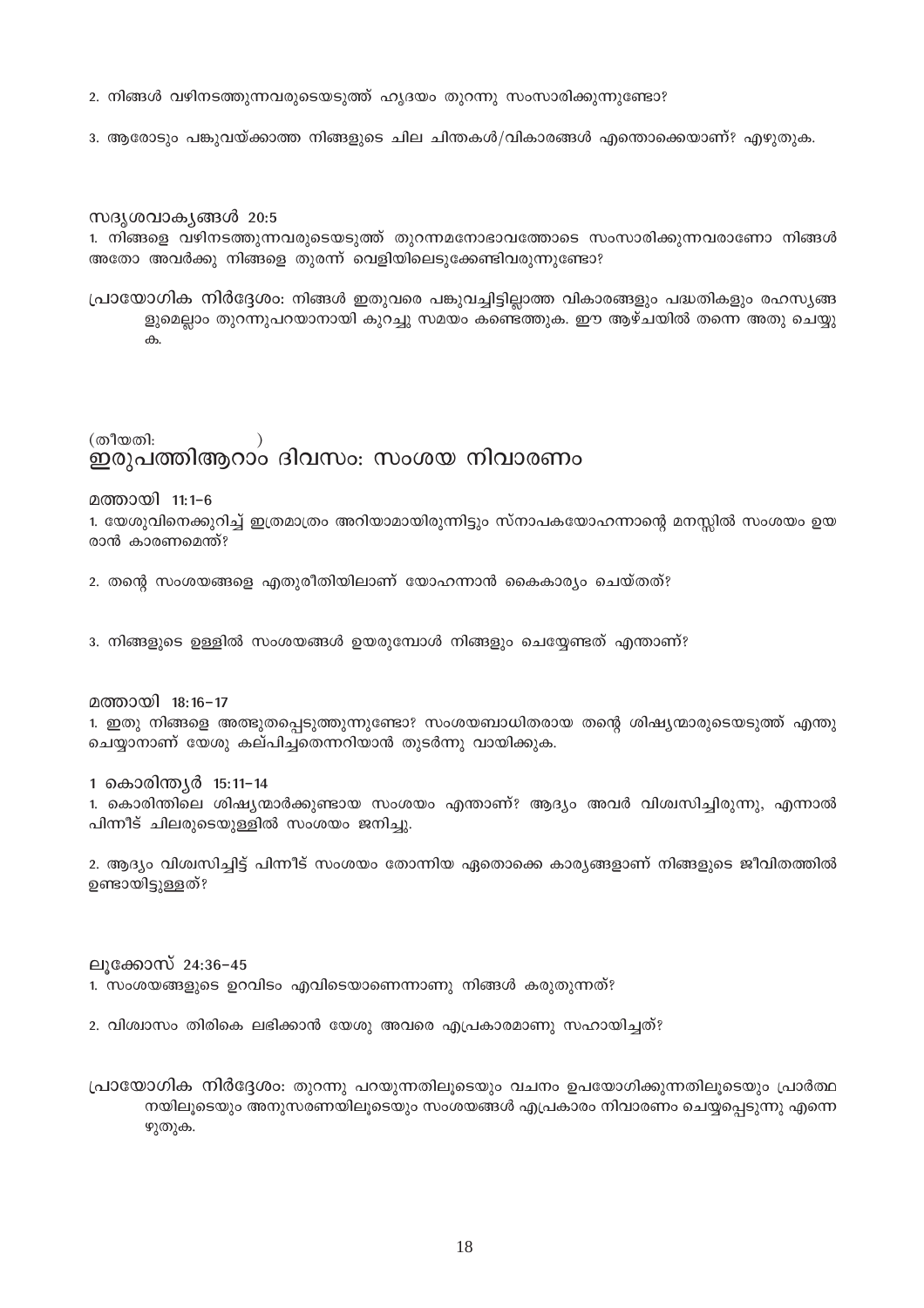## ഇരുപത്തിഏഴാം ദിവസം: വിശ്വസ്തതോടെയിരിക്കാനുള്ള അഭ്യസനം

– ആദ്യമായി, നിങ്ങളുടെ കാഴ്ചപ്പാടിൽ വിശ്വസ്തതയെന്നാൽ എന്താണ്?

1 കൊരിന്ത്യർ 13:4–7

1. സ്നേഹം എന്ന വാക്കുപയോഗിക്കുന്നയിടത്തെല്ലാം നിങ്ങളുടെ പേർ പകരം ചേർത്ത് ഈ വേദഭാഗം എഴുതിനോക്കുക. നിങ്ങളുടെ ജീവിതത്തിൽ ഉൾപ്പെട്ടിരിക്കുന്നവരുമായുള്ള ബന്ധങ്ങളെ മനസ്സിൽകണ്ട് അതു വീണ്ടും വായിച്ചുനോക്കുക.

(തീയതി:

(തീയതി:

2. മാറ്റം വരുത്തേണ്ടതായി നിങ്ങളിൽ കാണപ്പെടുന്ന കാര്യങ്ങൾ എന്തൊക്കെയാണ്?

എഫേസ്യർ 4:29 1. ഏതു തരത്തിലുള്ള സംസാരമാണ് മറ്റുള്ളവരിൽ ക്ഷതമുണ്ടാക്കുന്നത്?

2. ദയയില്ലാത്തതരത്തിലുള്ളതോ, പരദൂഷണപരമായതോ, പരിഹാസ്യരൂപേണയോ ഉള്ള സംസാരത്തിൽ നിങ്ങൾ ഉൾപ്പെടുന്നുണ്ടോ?

1 തെസ്സലോനികൃർ 5:12–15

- 1. കർത്താവിൽ നിങ്ങളുടെ മേൽ ആയിരിക്കുന്നവർ ആര്?
- 2. അവരുടെ ജീവിതസാഹചര്യമാണോ ഇതിനുള്ള മാനദണ്ഡം?
- 3. നിങ്ങളുടെയിടയിൽ കഠിനാധ്വാനം ചെയ്യുന്ന ചിലയാളുകളുടെ പേരെഴുതുക.
- 4. ഹൃദയത്തിൽനിന്നും അവരെ നിങ്ങൾ ആദരിക്കുന്നുണ്ടോ?
- 5. ബലഹീനരും പഠിക്കാൻ മിടുക്കരല്ലാത്തവരുമായ ശിഷ്യന്മാരോട് നിങ്ങളുടെ മനോഭാവമെന്താണ്?

പ്രായോഗിക നിർദ്ദേശം: നിങ്ങളുടെമേൽ ഉള്ളവരും നിങ്ങൾ ബഹുമാനിക്കുന്നവരുമായ ഒരാൾക്ക് നിങ്ങ ളുടെ ആദരത്തെ സൂചിപ്പിക്കുന്ന ഒരു കുറിപ്പെഴുതിക്കൊടുക്കുക. ക്ഷമയോടെയുള്ള പ്രചോദനം വേണ്ട ഒരാൾക്കും പ്രോത്സാഹനക്കുറിപ്പെഴുതിക്കൊടുക്കുക.

## ഇരുപത്തിഎട്ടാം ദിവസം: തർക്കവിധേയമാകാവുന്ന വിഷയങ്ങൾ

 $\mathcal{E}$ 

 $\mathcal{E}$ 

റോമർ 14:1–8

1. ഇന്നത്തെക്രിസ്ത്യാനികളുടെ ഇടയിൽ കണ്ടുവരുന്ന തർക്കമുണ്ടായേക്കാവുന്ന വിഷയങ്ങൾ ഏതൊ ക്കെയാണ്? (വസ്ത്രധാരണം, സംഗീതാഭിരൂചി, ഭക്ഷണ-പാനീയങ്ങൾ)

2. നമ്മുടേതിൽനിന്നും വ്യത്യസ്തമായ കാഴ്ചപ്പാടുകൾ പുലർത്തുന്നവരോടു നമുക്കുണ്ടാകേണ്ട മനോഭാ വമെന്താണ്?

റോമർ 14:16-23

- 1. ദൈവം പ്രാധാന്യത്തോടെ കരുതുന്നത് എന്താണ്?
- 2. മറ്റുള്ളവർക്ക് ഇടർച്ചയായേക്കാവുന്ന എന്തെങ്കിലും നിങ്ങളുടെ ഭാഗത്തുനിന്നും ഉണ്ടാകുന്നുണ്ടോ?
- 3. ഇരുപത്തിമൂന്നാം വാകൃത്തിന്റെ അർത്ഥമെന്താണ്?
- 4. ഇപ്പോഴത്തെ നിങ്ങളുടെ ജീവിതത്തെക്കുറിച്ച് നിങ്ങൾക്കെന്തുതോന്നുന്നു?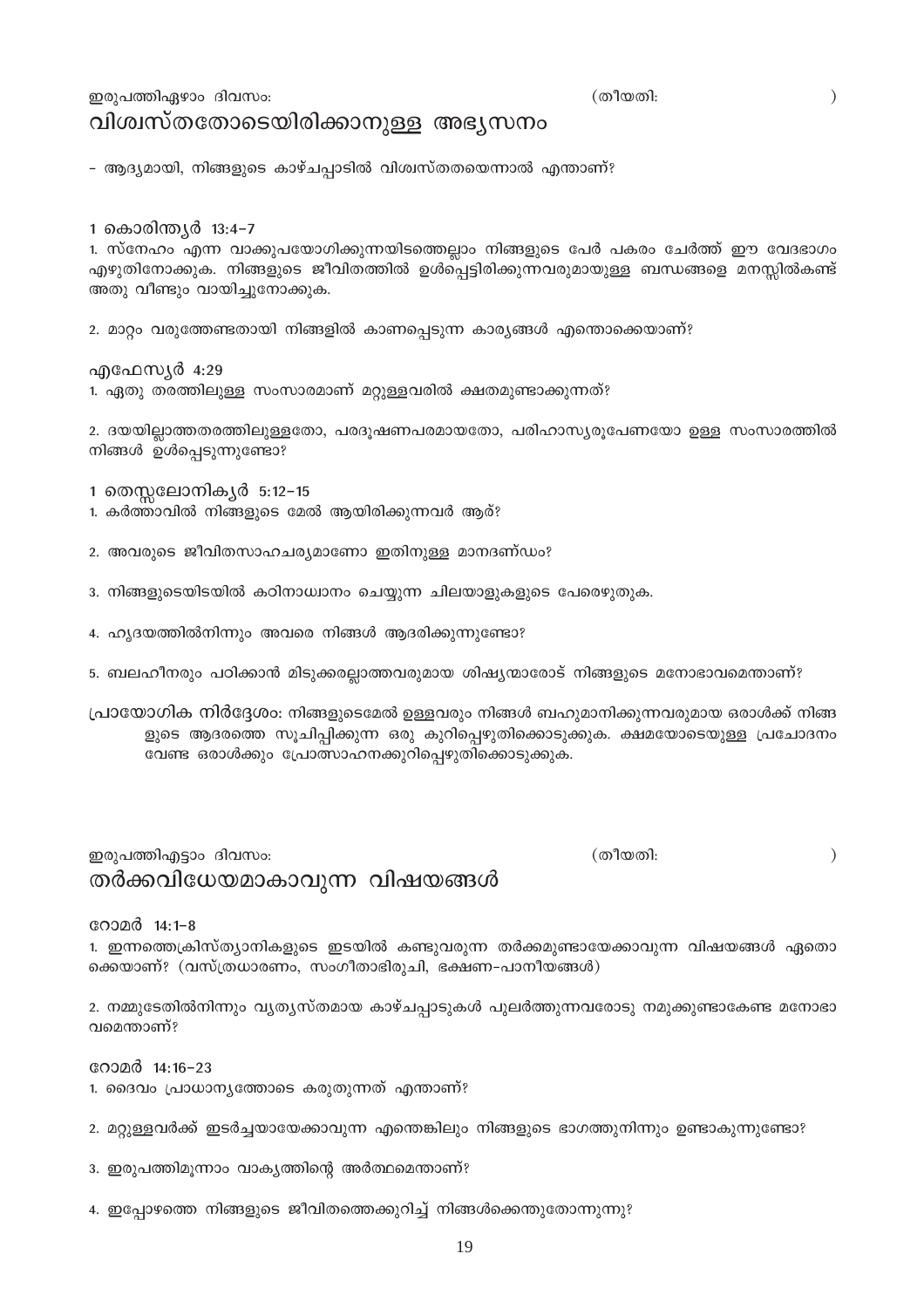1 തിമോത്തി 2:9-10/1 പത്രോസ് 3:3-5

1. ദൈവത്തിനുമുന്നിൽ സ്ത്രീയുടെ സൗന്ദര്യം എന്താണ്?

2. വസ്ത്രധാരണത്തെക്കുറിച്ചും ദൈവീകതയെക്കുറിച്ചും ഈ വചനങ്ങളിൽ കാണുന്ന നിർദ്ദേശങ്ങളെ നിങ്ങ ളുടെ വാക്കുകളിൽ എഴുതുക.

മത്തായി 11:18–19

1. യേശുവിനെയും സ്നാപകയോഹന്നാനെയും ആളുകൾ വിമർശിച്ചത് എന്തു കാരണത്താലാണ്?

2. രണ്ടുപേരും തമ്മിലുള്ള വ്യത്യാസം വളരെ വലുതായിരുന്നിട്ടും രണ്ടുപേരം ദൈവത്തെ പ്രസാദിപ്പിക്കു വരായിരുന്നു, എന്തുകൊണ്ട്?

പ്രായോഗിക നിർദ്ദേശം: ഒരു ക്രിസ്ത്യാനിയെ സംബന്ധിച്ച് ഉചിതമായരീതിയിലുള്ള പെരുമാറ്റമെന്ത് എന്നകാര്യത്തെക്കുറിച്ചു നിങ്ങൾക്ക് ചോദ്യങ്ങളുണ്ടോ? ഇത്തരം കാര്യങ്ങൾ തർക്കവിഷയങ്ങളാ ണോയെന്നും അവയെക്കുറിച്ചുണ്ടാകേണ്ട മനോഭവമെന്തെന്നും പക്വതവന്ന ഒരു ശിഷ്യനുമായി സംസാരിച്ച് തീരുമാനത്തിലെത്തുക.

ഇരുപത്തിഒൻപതാം ദിവസം: യേശു വേഗം വരുന്നു (തീയതി:

 $\mathcal{L}$ 

2 പത്രോസ് 3:3-14

1. ക്രിസ്തുവിന്റെ തിരിച്ചുവരവിനെ ചിലയാളുകൾ പരിഹസിക്കുന്നതെന്തുകൊണ്ട്?

2. കർത്താവിന്റെ ദിവസം ഏതുപോലെയായിരിക്കും?

3. യേശുവിന്റെ തിരിച്ചുവരവ് ഇന്നുതന്നെയായിരിക്കും എന്ന മനോഭാവത്തോടെയാണോ നിങ്ങൾ അനുദി നവും ജീവിക്കുന്നത്?

1 തെസ്സലോനികൃർ 4:13−18

– 2 പത്രോസ് 3:7-10 ഭാഗവുമായി ഈ വേദഭാഗം താരതമ്യം ചെയ്യുക

1. കർത്താവിനെ എതിരേല്ക്കാൻ ഒരുങ്ങിനില്ക്കാത്തവരെ സംബന്ധിച്ച് രണ്ടാമതൊരു അവസരം ലഭി ക്കുമോ?

2. കള്ളന്റെ രാത്രിയിലെ വരവുപോലെയായിരിക്കും ഇതെന്നു പറയാനുള്ള കാരണമെന്താണ്?

3. ജാഗ്രതയോടും ആത്മനിയന്ത്രണത്തോടും കുടെയിരിക്കണമെന്നു പറയാൻ കാരണമെന്ത്?

2 തിമോത്തി 4:6-8

1. ന്യായവിധിദിവസത്തിൽ കർത്താവിനെ നേരിടുന്നതിനെക്കുറിച്ച് പൗലോസിനു തോന്നുന്നതെന്താണ്?

2. യേശുവിനു വേണ്ടി ജീവിക്കുന്നത് ഒരു നല്ലപോരാട്ടമാണെന്നും ഓട്ടം പൂർത്തിയാക്കലാണെന്നും വിശ്വാസം സംരക്ഷിക്കലാണെന്നും പറയുന്നത് എന്തുകൊണ്ടാണ്?

3. അന്ത്യനാളോളം ഇപ്രകാരം ജീവിക്കുന്നതിന് നാം എത്രമാത്രം പ്രയത്നിക്കേണ്ടിവരും?

പ്രായോഗിക നിർദ്ദേശം: ഓരോദിവസവും അന്ത്യദിവസമാണെന്ന മനോഭാവത്തോടെ ജീവിക്കുക.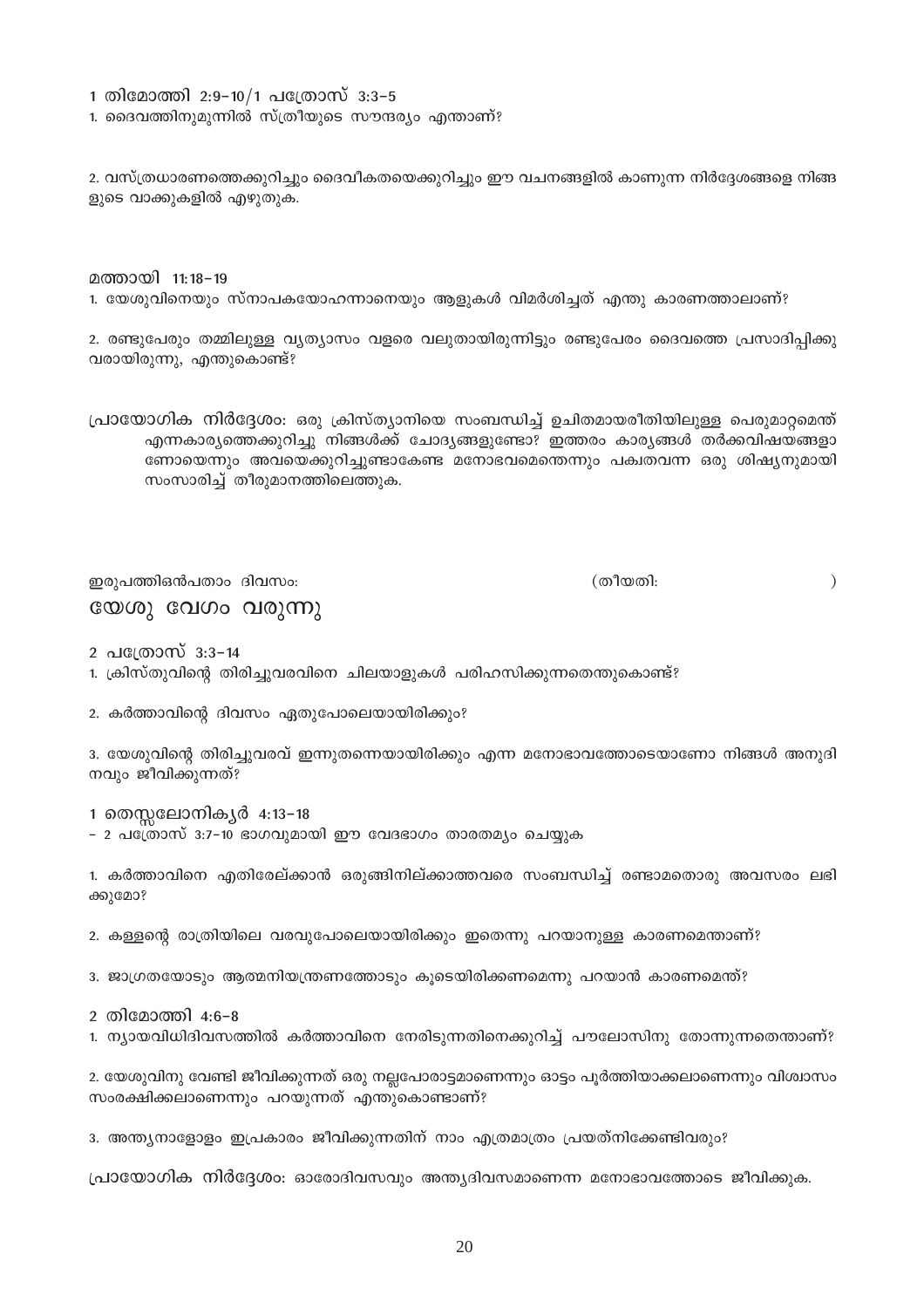## മുപ്പതാം ദിവസം: സ്നേഹത്താൽ ഒരുമിക്കപ്പെട്ടവർ

സങ്കീർത്തനം 133:1–3 1. ഒത്തൊരുമ എന്നാൽ എന്താണ്? സഭയിൽ ഇതിന്റെ പ്രാധ്യാന്യം എന്താണ്?

എഫേസൃർ 4:1–3 1. നിങ്ങളുടേതായ വാക്കുകളിൽ രണ്ടാം വാക്യം എപ്രകാരം വിശദീകരിക്കാം? ഇതിനെതിരായി നാം പ്രവർത്തി ക്കുമ്പോൾ എന്തു സംഭവിക്കുന്നു?

2. ഐക്യം നിലനിർത്താനായി എല്ലാവിധത്തിലും നാം പ്രയത്നിക്കേണ്ടിവരുന്നത് എന്തുകൊണ്ടാണ്?

ഫിലിപ്പിയർ 2:1-5 1. ആത്മാവിലും ലക്ഷ്യത്തിലും ഒന്നായിരിക്കുക എന്നതിന്റെ അർത്ഥമെന്താണ്?

2. മറ്റുള്ളവരെ നിങ്ങളെക്കാൾ മികച്ചവരായി എപ്രകാരം പരിഗണിക്കുവാൻ കഴിയും?

3. മറ്റാരുടെ താത്പര്യങ്ങൾക്കാണ് നിങ്ങളുടേതിനേക്കാൾ മുൻതൂക്കം നല്കി നിങ്ങൾ പരിഗണിക്കുന്നത്? യേശുവിന്റെ താത്പര്യങ്ങൾ ഏതുപോലെയായിരുന്നു? നിങ്ങളുടെ മനോഭാവം യേശുവിനെപ്പോലെയാണോ?

മത്തായി 18:15-17/മത്തായി 5:23-24 1. മറ്റുള്ളവരുമായുണ്ടായേക്കാവുന്ന അഭിപ്രായവൃത്യാസങ്ങൾ ഏതുവിധത്തിൽ കൈകാര്യം ചെയ്യണമെ ന്നാണ് യേശു ഇവിടെ പഠിപ്പിക്കുന്നത്?

2. ആര് ആരുടെയടുത്തേക്കാണ് ആദ്യം പോകേണ്ടത്?

3. ആരുടെയെങ്കിലും അടുക്കൽ പോയി എന്തെങ്കിലും പ്രശ്നം പരിഹരിക്കേണ്ടതായി നിങ്ങൾക്കുണ്ടോ?

പ്രായോഗിക നിർദ്ദേശം: നിങ്ങളുടെ ബന്ധങ്ങളെക്കുറിച്ചു ചിന്തിച്ചുനോക്കുക. നിങ്ങളുടെ സഹോദരീ സഹോദരന്മാരുമായി പരിപൂർണ്ണമായ ഒരു ഐക്യത്തിൽ പോകുവാനായി പ്രാർത്ഥിക്കുക, ബന്ധ ങ്ങളിൽ യേശുവിന്റെ നിലവാരമില്ലായെന്നു തോന്നുന്നവയിലേക്ക് ഇറങ്ങിച്ചെന്ന് ഐക്യമുണ്ടാക്കു വാൻ പ്രയത്നിക്കുക.

മുപ്പത്തിഒന്നാം ദിവസം: നിരാശയെ നിരാകരിക്കൽ

– ദൈവത്തിൽ നിന്നും ബൃഹത്തായ ഒരു വിജയം ഏലിയാപ്രവാചകൻ നേടയെടുത്തിട്ട് അധികം സമയ മൊന്നും ആയിട്ടില്ല: 450 വ്യാജപ്രവാചകരുടെ നാശം, മൂന്നവർഷത്തെ വരൾച്ചയ്ക്കുശേഷം തന്റെ പ്രാർത്ഥ നാഫലമായുണ്ടായ ആദ്യത്തെ മഴ (യാക്കോബ് 5:17-18 നോക്കുക).

– എന്നാൽ ഏലിയാവ് ഭയത്തിന് അടിമപ്പെട്ടതും നിരാശാബാധിതനായതും വളരെ പെട്ടെന്നായിരുന്നു.

1 രാജാക്കന്മാർ 19:1–8

1. എന്തുകൊണ്ടാണ് ഏലിയാവിന് ഭാരമേറിയതായി തോന്നിയത്?

2. എല്ലാം ഉപേക്ഷിക്കണമെന്ന തോന്നൽ നിങ്ങളിൽ ഉണ്ടാക്കിയ ചില സന്ദർഭങ്ങൾ ഏതാണ്?

3. ശാരീരികമായും വൈകാരികമായും ആത്മീയമായും അവനെ എപ്രകാരം കർത്താവ് പ്രോത്സാഹിപ്പിച്ചു?

4. നിരാശാബാധിതമായി തോന്നുന്ന സമയങ്ങളിൽ നിങ്ങൾ സാധാരണയായി ചെയ്യാറുള്ളത് എന്താണ്?

(തീയതി:

(തീയതി:

 $\mathcal{L}$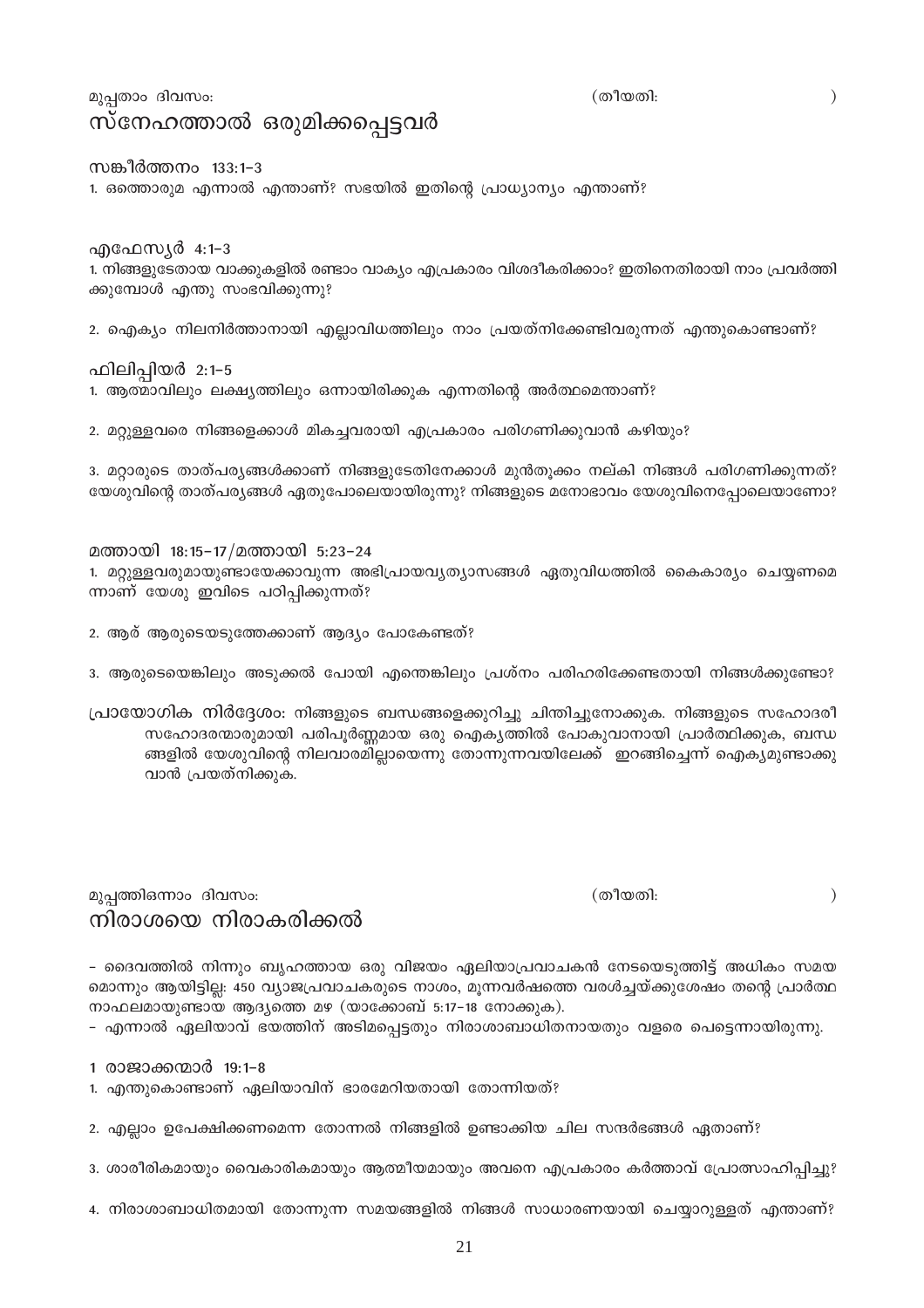5. മുകളിൽ പഠിച്ച മൂന്നു പാഠഭാഗങ്ങളിൽ നിന്നും മനസ്സിലാക്കിയ എന്തൊക്കെ മൂല്യങ്ങൾ ഇനി നിരാശനേ രിടുന്ന അവസരങ്ങളിൽ ഉപയോഗിക്കാൻ കഴിയും?

1 രാജാക്കന്മാർ 19:19-21

1. ഏലീശായെപ്പോലെയുള്ള ഒരു ശിഷ്യനെ ലഭിച്ചതിൽ ഏലിയാവിന് എന്തു തോന്നിക്കാണും?

2. ഏലീശായെ നല്കുന്നതിനുമുന്നേ ഏലിയാവ് പ്രവർത്തിപഥത്തിലേക്കു വരുവാനായി ദൈവം കാത്തിരു ന്നത് എന്തുകൊണ്ടായിരിക്കും?

പ്രായോഗിക നിർദ്ദേശം: നിരാശയെ നിങ്ങൾ നേരിടുന്നത് ഏതൊക്കെവിധത്തിലാണ്? നിങ്ങൾക്കു പഠിക്കാൻ കഴിഞ്ഞകാര്യങ്ങൾ മറ്റുള്ളവരുമായി പങ്കുവയ്ക്കുക.

മുപ്പത്തിരണ്ടാം ദിവസം: യേശുവിന്റെ കാല്പാടുകളിൽ (തീയതി:

 $\mathcal{E}$ 

1 യോഹന്നാൻ 2:5-6

1. കഴിഞ്ഞകുറേദിവസങ്ങൾ പരിശോധിക്കുക. നിങ്ങൾ യേശുവിനെപ്പോലെയാണോ നടന്നത്?

മർക്കോസ് 1:21–28

1. യേശുവിന്റെ ഉപദേശരീതിയിലുണ്ടായിരുന്ന വ്യത്യാസമെന്തായിരുന്നു?

2. അധികാരമുള്ള ഒരുവനെപ്പോലെയാണോ നിങ്ങളും മറ്റുള്ളവരെ പഠിപ്പിക്കുന്നത്?

മർക്കോസ് 1:29–34

1. തലേനാൾ രാത്രിയിൽ യേശു എത്രവൈകുവോളം ജോലിചെയ്തുകാണുമെന്നാണ് നിങ്ങൾ ചിന്തിക്കു ന്നത്?

2. യേശു ക്ഷീണിതനായിരിക്കുമെന്നു നിങ്ങൾക്കു തോന്നുന്നുണ്ടോ?

3. എന്തുകൊണ്ടാണ് യേശു ഇത്രമാത്രം കഠിനാധ്വാനം ചെയ്യുന്ന ഒരുവനാകുന്നത്?

4. നിങ്ങളെസംബന്ധിച്ച് കഠിനതയേറിയ ഒരു സമയത്തുപോലും മറ്റുള്ളവരെ യേശുവിലേക്കു നയിക്കാൻ താത്പര്യമുള്ള ഒരാളാണോ നിങ്ങൾ?

മർക്കോസ് 1:35–39 1. പിറ്റേന്നുരാവിലെ എത്രനേരത്തേയുണർന്നതെന്ന് നോക്കുക. എന്തുകൊണ്ടാണ് അവൻ ഇതു ചെയ്തത്?

2. യേശു പ്രാർത്ഥിച്ചതുപോലെ പ്രാർത്ഥിക്കാനുള്ള പ്രചോദനം നിങ്ങൾക്കുണ്ടോ?

മർക്കോസ് 2:13–17 1. ഏതുതരത്തിലുള്ള ആളുകളോടാണ് യേശു കൂട്ടുകൂടിയത്? എന്തുകൊണ്ട്?

2. പാപികളോടും ജാതികളോടും നിങ്ങൾക്കുള്ള മനോഭാവമെന്താണ്?

3. സുവിശേഷം പങ്കുവയ്ക്കാൻ പറ്റുന്നവിധത്തിൽ പുതിയ ആളുകളുമായി നിങ്ങൾ സുഹൃദ്ബന്ധം സ്ഥാപി ക്കുന്നുണ്ടോ?

പ്രായോഗിക നിർദ്ദേശം: യേശുവിനെ അനുകരിക്കാൻ സഹായകമായ വിധത്തിൽ ഇന്നത്തെ പാഠഭാഗ ത്തിൽ നിന്നും പഠിക്കാൻ കഴിഞ്ഞ രണ്ടു കാര്യങ്ങൾ എഴുതിവയ്ക്കുക. അവ പ്രവർത്തിപഥത്തിൽ കൊണ്ടുവരിക.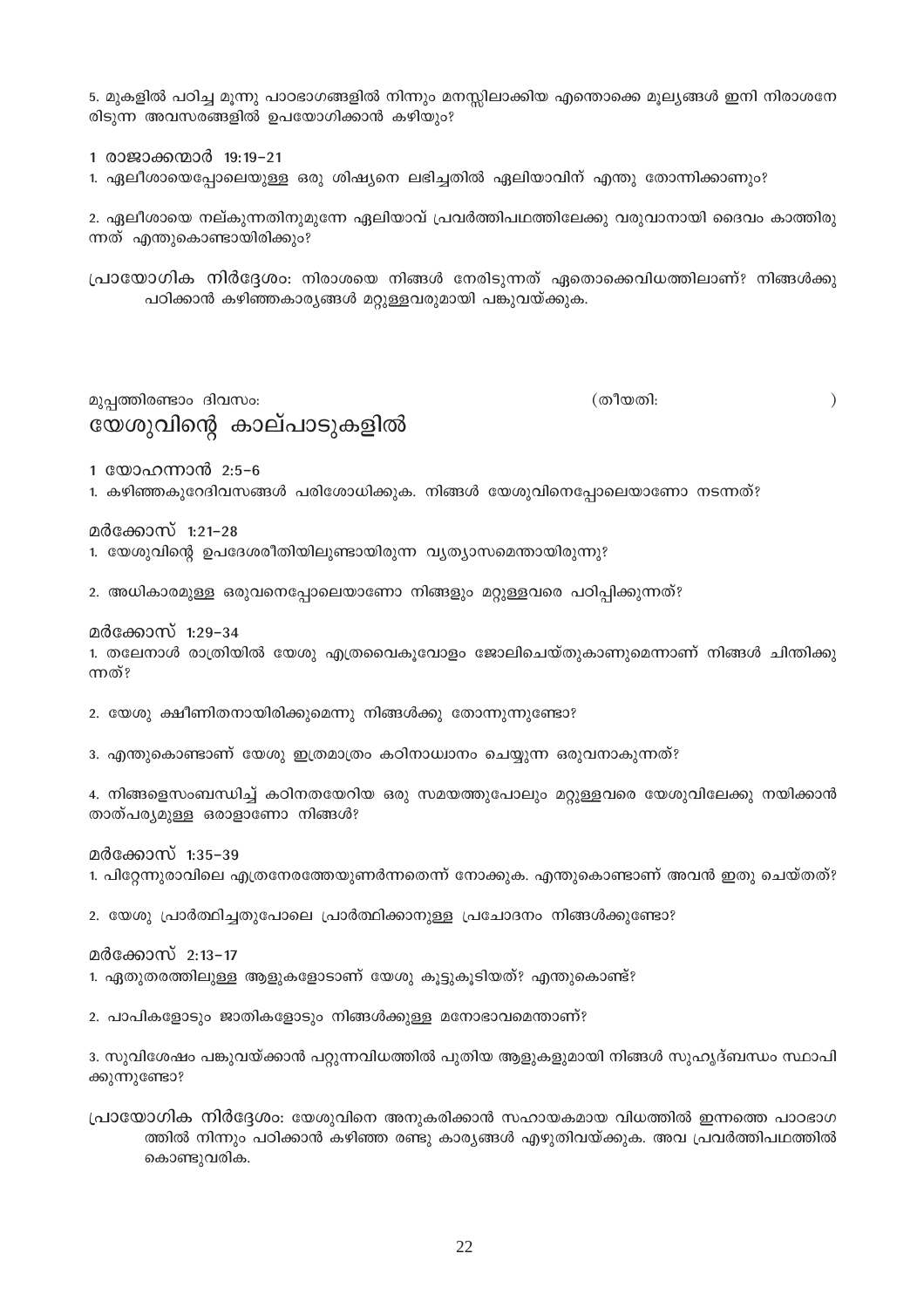മുപ്പത്തിമൂന്നാം ദിവസം:

## നക്ഷത്രശോഭയോടെ തിളങ്ങുവാൻ

ഫിലിപ്പിയർ 2:14-16

1. വചനജീവിതം മറ്റുള്ളവർക്കു നേരേ പിടിക്കുവാൻ കഴിയുന്നതെങ്ങനെയാണ്?

2. അവസാനമായി നിങ്ങൾ പിറുപിറുക്കുകയോ തർക്കിക്കുകയോ ചെയ്ത് എന്തു കാരൃത്തിനുവേണ്ടിയാണ്? എങ്ങനെ മാറ്റം വരുത്താനാകും?

1 കൊരിന്ത്യർ 9:19–23

1. എല്ലാവരുടെയും ഒരു അടിമയാകാൻ നിങ്ങൾക്ക് ഏതൊക്കെവിധത്തിൽ സാധിക്കും – ഉദാഹരണങ്ങൾ എഴുതുക?

2. നിങ്ങളുടെ ജീവിതത്തിൽ ഉൾപ്പെട്ടിട്ടുള്ള ആളുകൾ രക്ഷയിലേക്കുവരുവാനായി നിങ്ങൾ വരുത്തേണ്ട ചില മാറ്റങ്ങൾ എന്തൊക്കെയാണ്?

സങ്കീർത്തനം 126:6 1. ശിഷ്യന്മാരെ ഉണ്ടാക്കാനായി പുറപ്പെട്ടുപോകുമ്പോൾ നാം വിലപിക്കുന്നവർ ആകേണ്ടത് എന്തുകൊണ്ട്?

2. ഇതു ചെയ്യുന്നവർക്കു മുന്നോട്ടുവച്ചിട്ടുള്ള വാഗ്ദാനം എന്താണ്?

ദാനിയേൽ 12:3 1. നിങ്ങൾ ജ്ഞാനിയായ ഒരാളാണോ?

പ്രായോഗിക നിർദ്ദേശം: ആഴത്തിലുള്ള സ്നേഹത്തോടെ വിശ്വാസം പങ്കുവയ്ക്കാനുള്ള ഒരു ഹൃദയം ഇന്നു നിങ്ങൾണ്ടാകുവാനായി പ്രാർത്ഥിക്കുക.

മുപ്പത്തിനാലാം ദിവസം: തിരുത്തലുകൾ സ്വീകരിക്കുന്നത് (തീയതി:

(തീയതി:

 $\lambda$ 

ഗലാതൃർ 2:11-16 1. പത്രോസിന്റെ പാപമെന്തായിരുന്നു?

2. എന്തുകൊണ്ടാണ് പൗലോസ് പത്രോസിനെ പരസ്യമായി തിരുത്തിയത്? (1 തിമോത്തി 5:20, മത്തായി 18:5 എന്നീ വചനങ്ങളും കൂടി നോക്കുക)

2 കൊരിന്ത്യർ 7:8-13

- 1. എന്തുകാര്യത്തെസംബന്ധിച്ചാണ് പൗലോസ് കൊരിന്തുസഭക്കാരെ തിരുത്തുന്നത്?
- 2. തിരുത്തപ്പെടലിനോട് ഏതുരീതിയിൽ നാം പ്രതികരിക്കണമെന്നാണ് ദൈവം ആഗ്രഹിക്കുന്നത്?

3. അടുത്തിടെ നിങ്ങളെ ആരെങ്കിലും തിരുത്തിയിട്ടുണ്ടോ?

4. നിങ്ങളുടെ പ്രതികരണം എപ്രകാരമായിരുന്നു?

5. നിങ്ങളുടെ പ്രതികരണം നിങ്ങളെ തിരുത്തിയ ആൾക്ക് പ്രചോദനം നല്കുന്നതായിരുന്നോ?

ഗലാതൃർ 6:1-5

1. മറ്റുള്ളവരെ സഹായിക്കാൻ നമുക്കുള്ള ബാദ്ധ്യതയെന്ത്?

2. തിരുത്തൽ എടുക്കുന്നതിൽ നിന്നും അഹങ്കാരം നിങ്ങളെ തടസ്സപ്പെടുത്തുന്നത് എപ്രകാരമെല്ലാമാണ്?

3. മറ്റുള്ളവരുമായി നമ്മെ താരതമ്യം ചെയ്യുന്നത് എപ്രകാരമെല്ലാം അപകടം വരുത്തും?

 $\lambda$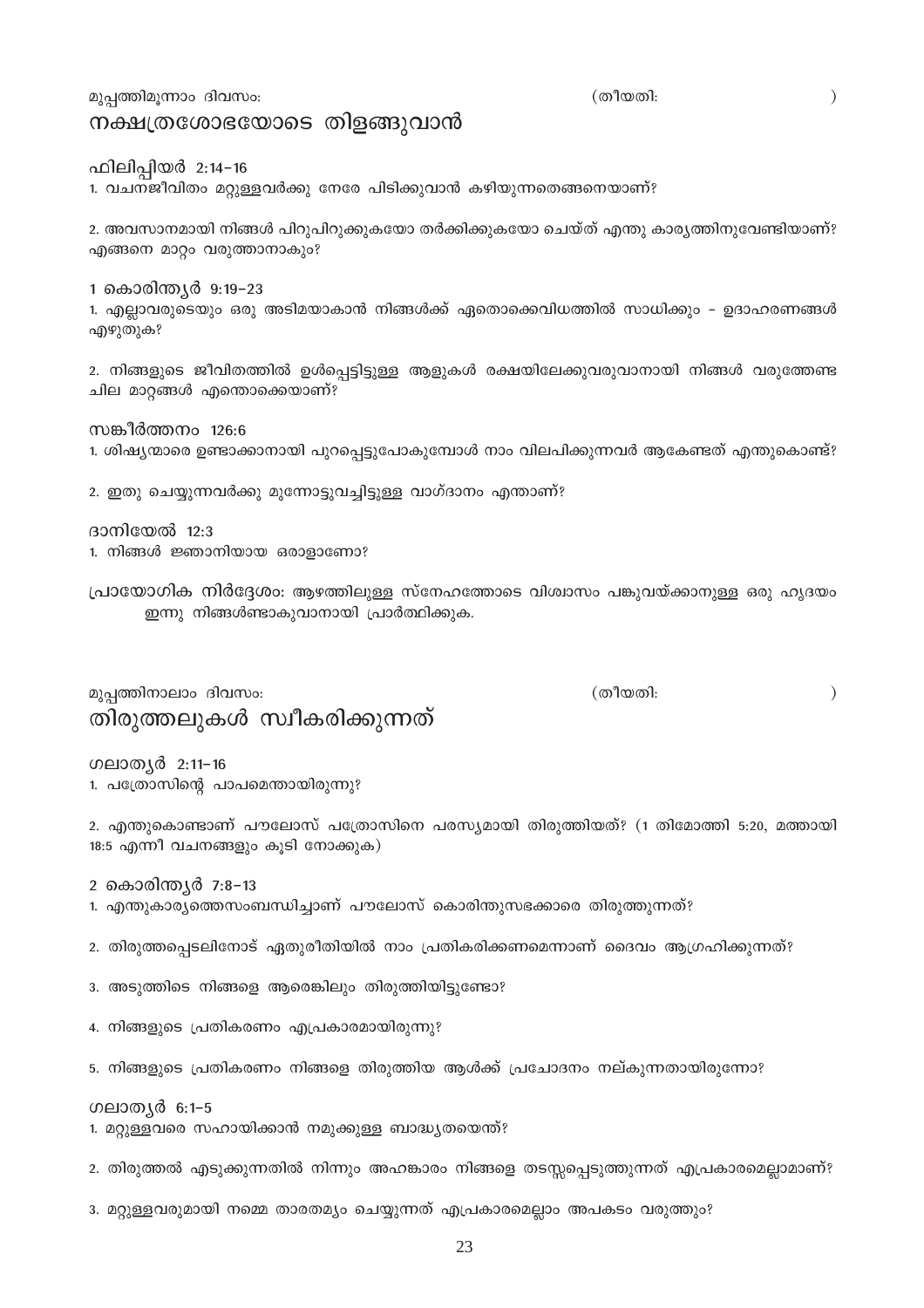സദൃശവാകൃങ്ങൾ 15:31-32, സദൃശവാകൃങ്ങൾ 16:18 1. ഇതിൽ ഏതുവാകൃത്തോടാണ് നിങ്ങൾക്കു സാമൃതയുള്ളത്?

പ്രായോഗിക നിർദ്ദേശം: തിരുത്തപ്പെടുന്നതിനോടു നിങ്ങൾക്കുള്ള മനോഭാവം എന്തെന്ന് നിങ്ങൾക്കു ശിഷ്യത്വം നല്കുന്നവൃക്തിയോടു ചോദിക്കുക. ഇക്കാര്യത്തിൽ നിങ്ങൾ മാനസാന്തരപ്പെടേണ്ട തുണ്ടോ?

ചോദിച്ച വ്യക്തി: ലഭിച്ച നിർദ്ദേശം:

മുപ്പത്തിഅഞ്ചാം ദിവസം:

നാമത്തിനു യോഗ്യം

(തീയതി:

 $\mathcal{E}$ 

 $\mathcal{E}$ 

1 പത്രോസ് 4:12–19

1. യേശുവിന്റെ പേരിൽ നിങ്ങൾക്കു സഹിക്കേണ്ടിവന്ന അവഹേളനങ്ങളും സഹനങ്ങളും എന്തൊക്കെ താണ്?

2. അതേക്കുറിച്ചു നിങ്ങൾക്കുണ്ടാകേണ്ട മനോഭാവമെന്താണ്?

3. പീഠനങ്ങളിലൂടെ കടന്നുപോകുമ്പോൾ എന്തുമനോഭാവം നിങ്ങളിലുണ്ടാകണമെന്നാണ് സാത്താൻ നിരൂ പിക്കുന്നത്?

എബ്രായർ 10:32–34

1. ഇതുപോലുള്ള യാതനകൾ നിങ്ങൾക്കു നേരിടേണ്ടി വന്നിട്ടുണ്ടോ?

2. അവഹേളനങ്ങളിലൂടെയും പീഡനങ്ങളിലൂടെയും കടന്നുപോകുന്ന മറ്റു ശിഷ്യന്മാരെ പ്രചോദിപ്പിക്കാൻ നിങ്ങൾ ഏതു വിധത്തിലൂടെയൊക്കെയാണ് ശ്രമിക്കുന്നത്?

എബ്രായർ 11:32-40

1. സിംഹത്തേയോ അഗ്നിയേയോ വാളിനേയോ സൈന്യത്തേയോ ക്രൂരപീഡനത്തേയോ ചാട്ടവാറടിയേയോ കാരാഗൃഹവാസത്തേയോ ചങ്ങലയേയോ നാടുകടത്തപ്പെടലിനേയോ യേശുവിനെപ്രതി നിങ്ങൾക്കു നേരി ടേണ്ടി വന്നിട്ടുണ്ടോ?

2. ഈ ആളുകളോടു ദൈവത്തിനുണ്ടായിരുന്ന പരിഗണന എപ്രകാരമുള്ളതായിരുന്നു?

- 2 കൊരിന്ത്യർ 11:23-29, റോമാക്കാർ 8:18
- 1. ഏതു തരത്തിലുള്ള ഒരു ജീവിതമായിരുന്നു ക്രിസ്തുവിനുവേണ്ടി പൗലോസ് ജീവിച്ചത്?

2. തന്റെ സഹനങ്ങളെപ്രതി പൗലോസിനു തോന്നിയതെപ്രകാരമാണ്?

3. ക്രിസ്ത്യാനിയെന്നരീതിയിലുള്ള ജീവിതത്തെപ്രതി നിങ്ങൾ ആനന്ദിക്കുന്നവരാണോ അതോ പിറുപിറു ക്കുന്നവരാണോ?

പ്രായോഗിക നിർദ്ദേശം: ക്രിസ്ത്യാനി എന്ന പേരിനുയോഗ്യമായ ഒരാളാണുനിങ്ങൾ എന്ന് യേശുവിനു പറയാനാകുമോ?

(തീയതി:

മുപ്പത്തിആറാം ദിവസം: ഭാവിയും പ്രത്യാശയും

1. നിങ്ങളുടെ ഭാവിയെക്കുറിച്ചു നിങ്ങൾക്ക് ആകുലതയുണ്ടോ?

2. നിങ്ങൾക്കുള്ള പ്രത്യാശ എന്തൊക്കെയാണ്? നിങ്ങളുടെ ഭയങ്ങൾ എന്തൊക്കെയാണ്?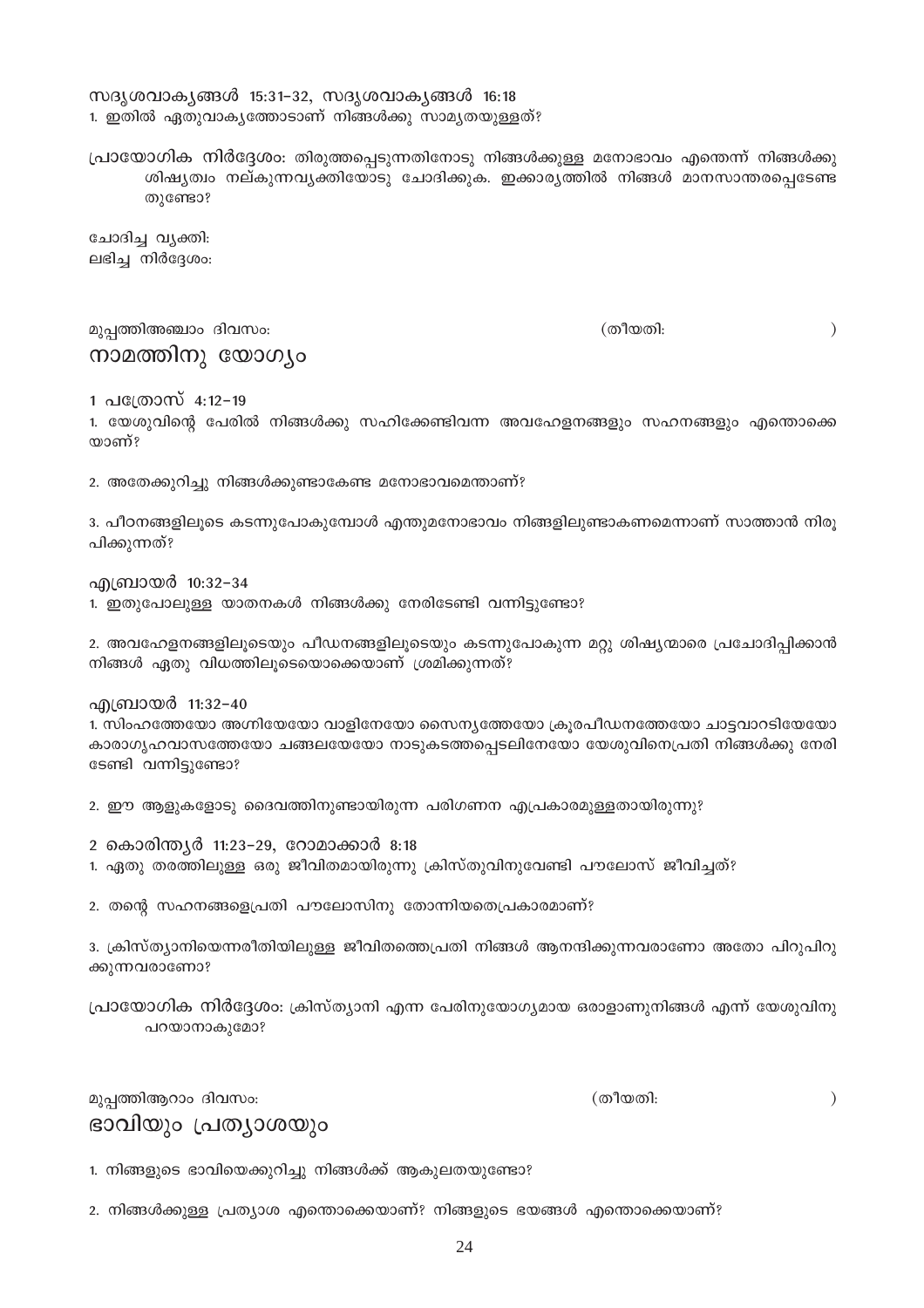4. നിങ്ങളുടെ ദാനം നിങ്ങൾക്കും ദൈവത്തിനും മറ്റുള്ളവർക്കും എപ്രകാരം പ്രയോജനപ്രദമായിത്തീരുന്നു?

2 കൊരിന്ത്യർ 9:6–15

1. ദൈവത്തിനായി കയ്യയച്ചു നല്കാനുള്ള ഒരു തീരുമാനം നിങ്ങൾക്കുണ്ടോ?

2. ആ തീരുമാനം പതിവായി പാലിക്കുന്നുണ്ടോ?

3. സൗജന്യമായി നല്കുന്നവർക്കായി ദൈവം നല്കുന്ന വാഗ്ദാനങ്ങൾ എന്തൊക്കെയാണ്?

കാരണങ്ങളെങ്കിലും എഴുതുക:  $\mathbf{1}$  $\overline{2}$ 

1. പണം ധാരാളമുള്ള ഒരു വ്യക്തിയായിരുന്നു നിങ്ങൾ എങ്കിൽ നിങ്ങളുടെ ജീവിതരീതി എപ്രകാരമാകുമാ

2. നല്കുന്നകാര്യത്തിൽ പിശുക്കുകാണിക്കാൻ അവൾക്കു ചുണ്ടിക്കാണിക്കാൻ കഴിയുമായിരുന്ന മുന്നു

1. ഈ വിധവയുടെ മാതൃകയിൽനിന്നും നമുക്കു പഠിക്കാൻ കഴിയുന്നത് എന്തൊക്കെയാണ്?

ലൂക്കോസ് 21:1–4

മുപ്പത്തിഏഴാം ദിവസം: (തീയതി:

പ്രായോഗിക നിർദ്ദേശം: ആകുലതകളോ സംതൃപ്തിയില്ലായ്മയോ നിങ്ങളുടെ ജീവിതത്തിൽ പ്രകടമാവു കയാണെങ്കിൽ, വിശ്വാസമില്ലായ്മയെന്ന രീതിയിൽ അതിനെ പരിഗണിച്ച് ഏറ്റുപറയുക. ദൈവ ത്തിന്റെ വിശ്വസ്തതയെക്കുറിച്ചു പ്രതിപാദിക്കുന്ന വചനങ്ങൾകൊണ്ട് സ്വയം ബോധ്യം വളർത്തു

4. വേറെ എന്തൊക്കെ ആഗ്രഹങ്ങൾ നമ്മെ അകന്നുപോകാൻ ഇടയാക്കും?

1. ദൈവത്തിനു നിങ്ങളോടുള്ള സ്നേഹം എപ്രകാരമാണ് കാണിച്ചുതന്നത്?

# 2. ധനത്തോടും വസ്തുക്കളോടുമുള്ള താത്പര്യം നിങ്ങളുടെ ജീവിതത്തെ എപ്രകാരം സ്വാധീനിക്കും?

```
1 തിമോത്തി 6:6-10
1. നിങ്ങളെ തൃപ്തിപ്പെടുത്തേണ്ടത് എന്തായിരിക്കണം?
```

```
1. ജീവിതത്തെക്കുറിച്ചു നിങ്ങൾക്കുള്ള തോന്നൽ ഇപ്രകാരമാണോ? എന്തുകൊണ്ട്?
```
3. വിശ്വാസത്തിൽനിന്നും ഒരുവൻ അകന്നുപോകുന്നത് എപ്രകാരമെല്ലാമായിരിക്കും?

റോമർ 8:31-32

 $\uparrow$ 

 $\overline{A}$ 

യിരുന്നു?

നല്കുവാനുള്ള കൃപ

1 തിമോത്തി 6:17-19

```
സങ്കീർത്തനം 16:5–8
```
വിശ്വാസം നിങ്ങൾക്കുണ്ടോ?

സങ്കീർത്തനം:37:3-4 1. നിങ്ങളുടെ ഹൃദയാഭിലാഷങ്ങൾ എന്തൊക്കെയാണ്? ദൈവം അവയൊക്കെ നിവർത്തിച്ചു തരുമെന്ന

2. നിങ്ങൾ അവനെയാണോ അന്വേഷിക്കുന്നത്? അതോ മറ്റെന്തെങ്കിലുമാണോ?

1. തന്നെ പൂർണ്ണഹൃദയത്തോടെ അന്വേഷിക്കുന്നവർക്കു ദൈവം നല്കുന്ന വാഗ്ദാനം എന്താണ്?

യിരമ്പാവ് 29:11-13

 $\lambda$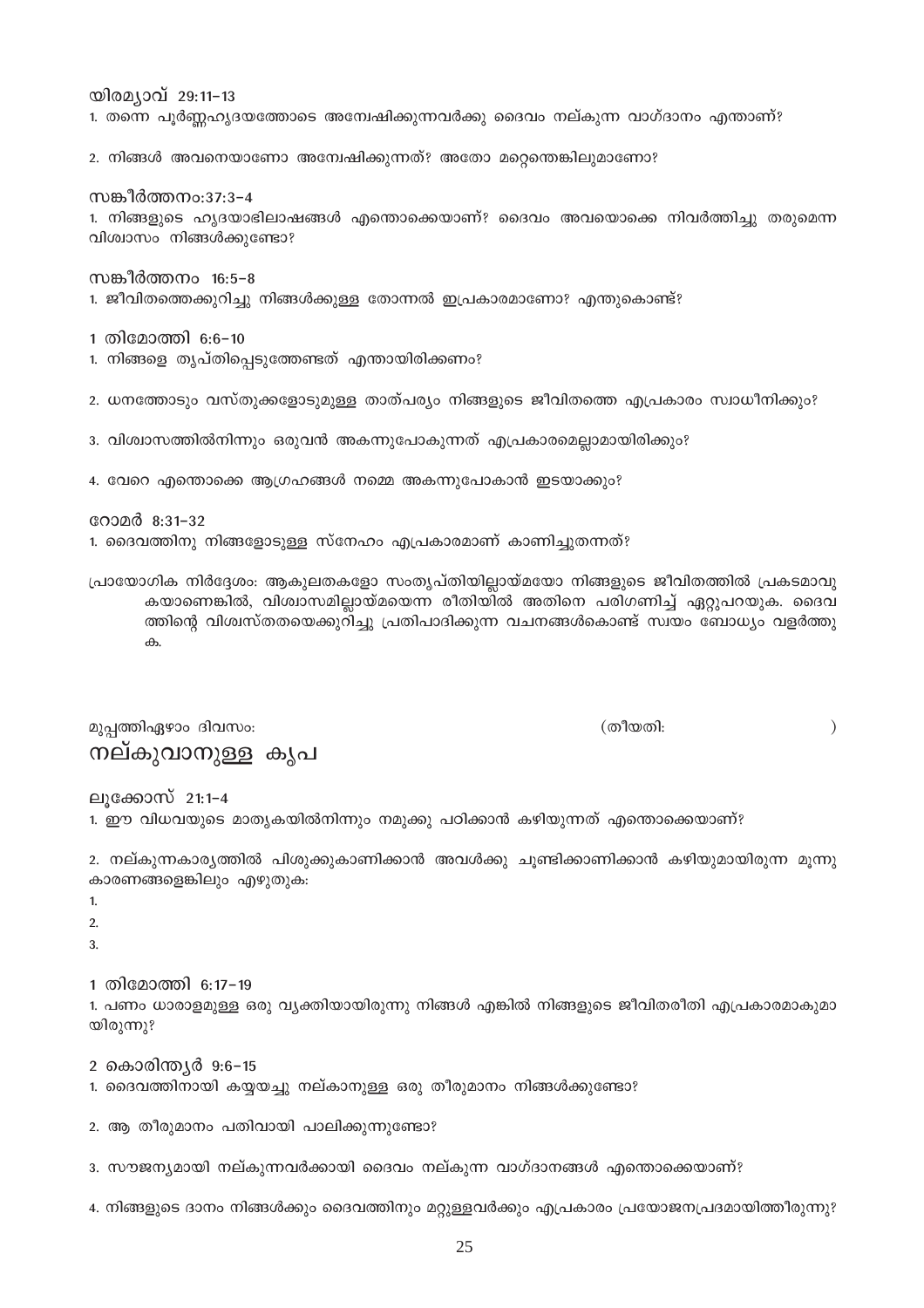വിശ്വാസമാണു വിജയം

മർക്കോസ് 2:1–12

നിങ്ങൾക്കെന്തു സംഭവിക്കും?

മുപ്പത്തിഒൻപതാം ദിവസം:

പ്രായോഗിക നിർദ്ദേശം: പ്രാർത്ഥനയിലും ബൈബിൾ പഠനത്തിലും വിശ്വാസം പങ്കുവയ്ക്കുന്നതിലും സമയം ശരിയായവിധത്തിൽ ഉപയോഗിക്കുന്നതിലും മറ്റും നിങ്ങൾ കൂടുതൽ ശിക്ഷണം പുലർത്തേണ്ട വഴികൾ എഴുതുക. നിങ്ങളെ വഴിനടത്തുന്നവരുടെയടുത്ത് ഇക്കാര്യങ്ങൾ പങ്കുവ യ്ക്കുക.

3. ഒരു ശിഷ്യനെന്ന നിലയിൽ മതിയായത്ര പരിശീലനവും ശിക്ഷണവും സ്വീകരിക്കുന്നില്ലെങ്കിൽ

1 കൊരിന്ത്യർ 9:24–27 1. ക്രിസ്തീയ ജീവിതത്തെ ഒരു ഓട്ടമത്സരത്തോടു തുലനം ചെയ്യുന്നത് എന്തുകൊണ്ടാണ്?

4. മറ്റുള്ളവരെ പഠിപ്പിക്കുന്ന ചുമതലയിലേക്ക് നിങ്ങളെ തിരഞ്ഞെടുക്കാൻ പൗലോസോ തിമോത്തിയോ മറ്റോ മുതിരുമായിരുന്നോ? എന്തുകൊണ്ട്?

2. സ്വന്തം ശരീരത്തെ മെരുക്കി പരിശീലിക്കാത്ത ഒരു ഓട്ടക്കാരന് എന്തു സംഭവിക്കും?

വിധേന പ്രാവർത്തികമാക്കാൻ കഴിയും? കഴിവതും വസ്തുനിഷ്ടമായി എഴുതുക.

പാലിക്കുന്നതിലുമൊക്കെ? 3. പടയാളിയുടെയും ഓട്ടക്കാരന്റെയും കർഷകന്റെയുമൊക്കെ മാതൃകകൾ നിങ്ങളുടെ ജീവിതത്തിൽ ഏതു

2. വിശ്വാസയോഗ്യനായ ഒരു ശിഷ്യൻ എപ്രകാരമുള്ളയാളായിരിക്കും? നിങ്ങൾ അത്തരത്തിൽ ഒരാളാണോ? പ്രത്യേകിച്ച് കൂടിക്കാഴ്ചസമയങ്ങൾ പാലിക്കുന്നതിലും, സമയനിഷ്ഠ പാലിക്കുന്നതിലും, നിർദ്ദേശങ്ങൾ

- മത്തായി 28:19-20 വാകൃങ്ങളുമായി രണ്ടാം വാകൃത്തെ താരതമ്യം ചെയ്യുക. 1. ലോകംമുഴുവൻ സുവിശേഷവല്ക്കരിക്കുവാനായി ക്രിസ്തു ആവിഷ്കരിച്ച പദ്ധതി എന്തായിരുന്നു?

മുപ്പത്തിഎട്ടാം ദിവസം:

പോയി ശിഷ്യന്മാരെ ഉണ്ടാക്കുക

പ്രായോഗിക നിർദ്ദേശം: നിങ്ങളുടെ സാമ്പത്തികദാനങ്ങൾ വിശ്വസ്തതയോടും ഉദാരമനസ്ലോടും കൂടി യല്ലെങ്കിൽ ദൈവവാഗ്ദത്തങ്ങളെ മാനിച്ചുകൊണ്ട് അതു തിരുത്തുമെന്നു തീരുമാനിക്കുക.

തീരുമാനം:

തീയതി: ഒപ്പ്:

2 തിമോത്തി 2:1-7

(തീയതി:

 $\big)$ 

(തീയതി:

 $\mathcal{E}$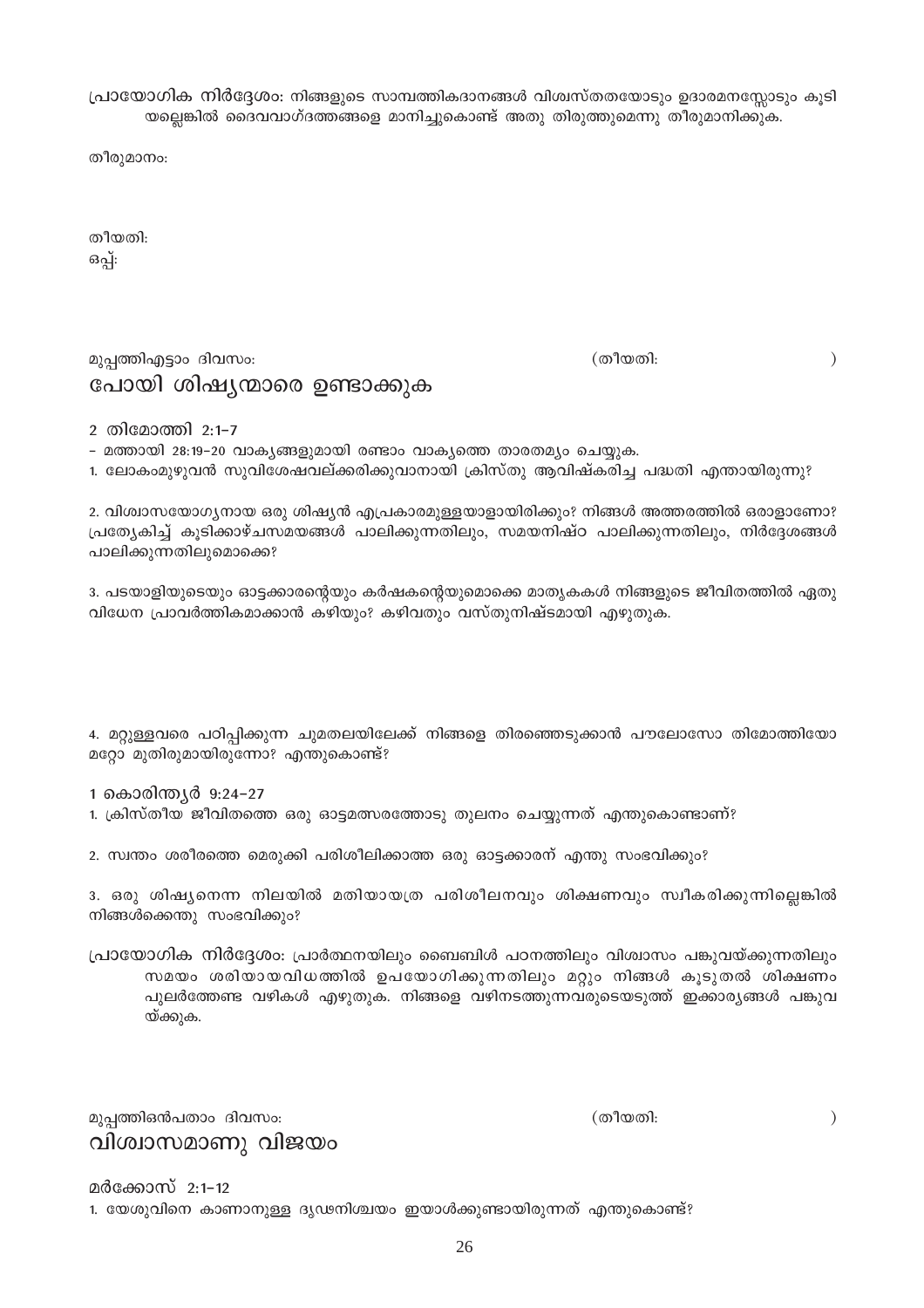2. തന്റെ ഉദ്യമത്തിൽനിന്നും അവനെ പിന്തിരിക്കാൻ കഴിയുമായിരുന്ന മൂന്ന് ഒഴികഴിവുകൾ എങ്കിലും എഴു തുക:

3. ഇയാളെസംബന്ധിച്ചുള്ള എന്തുകാര്യമാണ് യേശുവിനെ അമ്പരപ്പിച്ചത്?

4. ഏതൊക്കെരീതിയിൽ നിങ്ങൾക്ക് ഇയാളെ അനുകരിക്കാൻ കഴിയും?

മർക്കോസ് 5:21–43

1. യായിറോസിലും ഈ സ്ത്രീയിലും പൊതുവായി കാണപെടുന്ന കാര്യമെന്താണ്?

2. രണ്ടുപേരെയും സഹായിക്കാൻ യേശുവിനു കഴിഞ്ഞതെന്തുകൊണ്ടാണ്?

3. നമ്മുടെ ആവശ്യങ്ങളിൽ യേശുവിനെ പൂർണ്ണമായും ആശ്രയിക്കേണ്ടതിന്റെ ആവശ്യകതയെന്താണ്?

4. മതിയായത്ര രീതിയിൽ ദൈവത്തെ ആശ്രയിക്കുന്നില്ലയെന്നു നിങ്ങൾക്കു തോന്നുന്ന മേഘലകൾ എന്തൊ ക്കെയാണ്?

5. സഹായത്തിനായി മറ്റെന്തെങ്കിലും ഉറവിടത്തിലേക്കു നിങ്ങൾ തിരിഞ്ഞിട്ടുണ്ടോ?

#### മർക്കോസ് 6:1–6

1. വ്യത്യസ്തമായ രീതിയിൽ ഇവിടെ കാണുന്നതെന്താണ്? എന്തുകൊണ്ട്?

2. നിങ്ങളുടെ വിശ്വാസമാണോ അതോ വിശ്വാസരാഹിത്യമാണോ ഇന്ന് യേശുവിനെ അമ്പരപ്പിക്കുന്നത്?

എബ്രായർ 11:5–6 1. വിശ്വാസം കൂടാതെ ദൈവത്തെ പ്രസാദിപ്പിക്കാൻ സാദ്ധ്യമല്ല എന്നു പറയുന്നത് എന്തുകൊണ്ടായിരിക്കും?

പ്രായോഗിക നിർദ്ദേശം: ദൈവത്തിൽനിന്നും വളരെയധികം സഹായം ആവശ്യമുള്ള എന്തൊക്കെ കാര്യങ്ങളാണ് നിങ്ങളുടെ ജീവിതത്തിൽ അല്ലെങ്കിൽ നിങ്ങൾക്കു പരിചയമുള്ളയാളുകളുടെ ജീവി തത്തിൽ ഉള്ളത്? ഒരു പ്രാർത്ഥനാപട്ടിക തയ്യാറാക്കി മടുത്തുപോകാതെ പ്രാർത്ഥിക്കുക!!!

നാല്പതാം ദിവസം:

(തീയതി:

 $\mathcal{L}$ 

ല്ലാക്കോസ് 8:15

1. ഇവിടെ പ്രതിപാദിക്കുന്നതുപോലെയുള്ള ഒരു ഹൃദയമാണോ നിങ്ങളുടേത്?

2. നിങ്ങളുടെ ജീവിതം ഉത്പാദിപ്പിക്കുന്നത് എന്തൊക്കെയാണ്?

നല്ല ഹൃദയം, നല്ല പ്രവർത്തികൾ, നന്മകൾ

ഫിലെമോൻ 4–7 1. ഫിലെമോന്റെ ഹൃദയനന്മയെകാണിക്കുന്ന മൂന്നു കാര്യങ്ങൾ എന്തൊക്കെയാണ്?